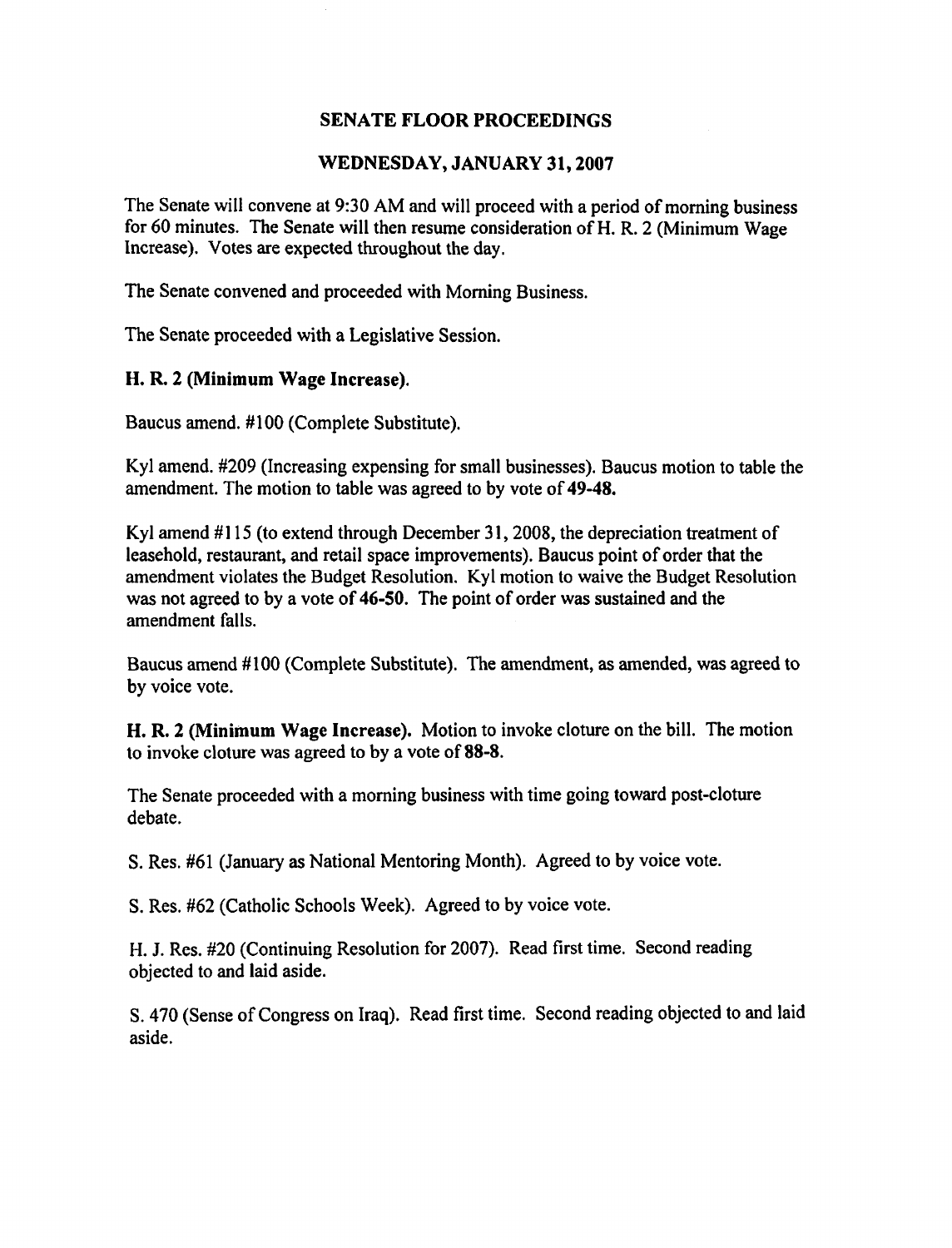The Senate will convene at 10:OO AM on Thursday, February 1,2007, At 1 1 **:45,** the Senate will proceed to Executive Session to consider the following nominations en bloc: Cal. **#8** (Lawrence Joseph O'Neill to be U.S. District Judge)

Cal. **#9** (Valerie L. Baker to be U.S. District Judge)

Cal. #10 (Gregory Kent Frizzell to be U. S. District Judge).

Following these three votes, the Senate will proceed to a Legislative Session **and** resume consideration of H.R. 2 (Minimum Wage Increase), with all time during adjournment and morning business count against cloture time.

The Senate adjourned at **8:37** PM.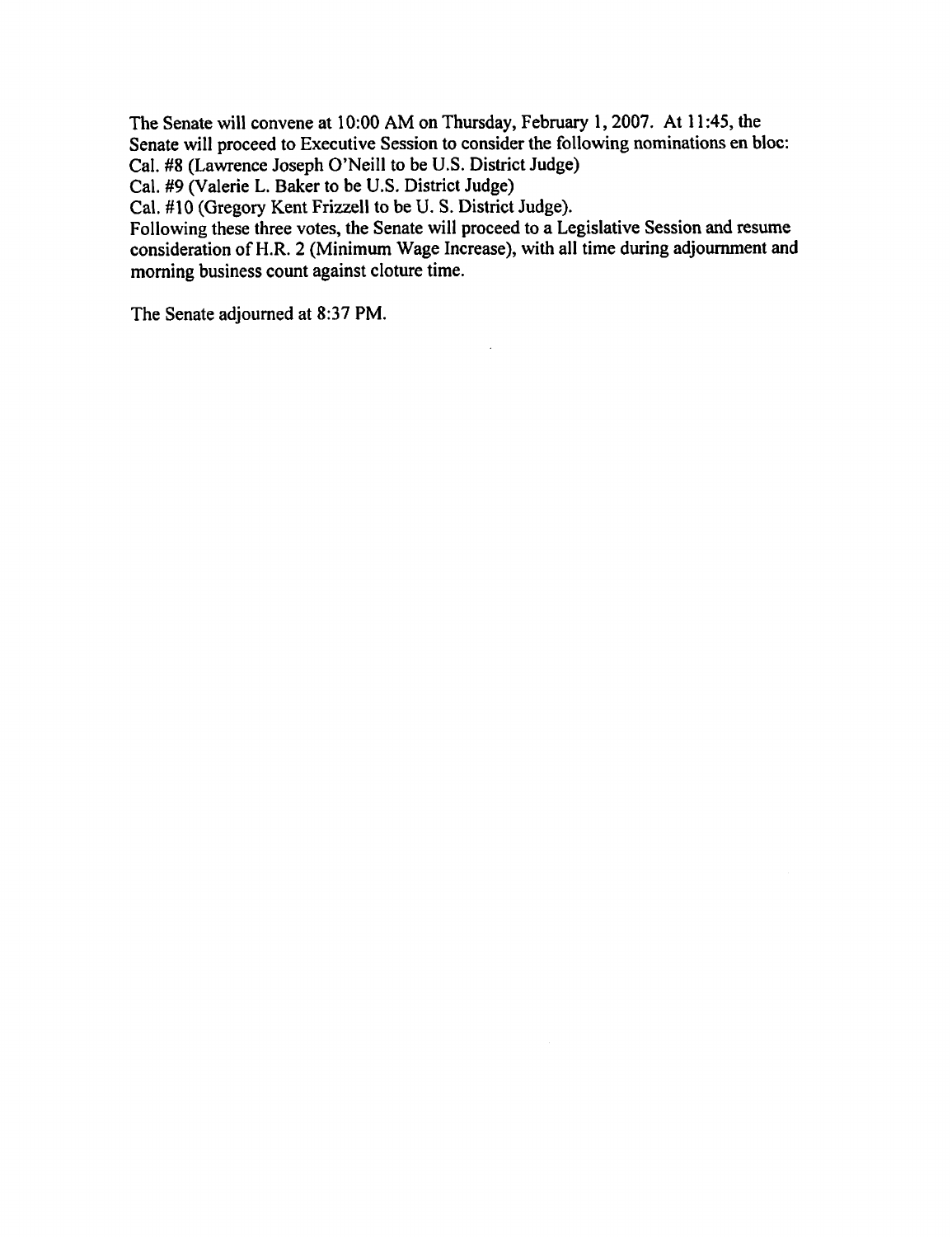#### **TUESDAY, JANUARY 30,2007**

The Senate will convene at 10:OO AM and will be in a period of morning business for 60 minutes. At 1 1 :00 AM, the Senate will proceed to H. R. 2 (Minimum Wage Increase). The Senate will vote on the motion to invoke cloture on the Baucus amend #100 (Complete Substitute) at 12:15 PM. The Senate will recess from 12:30 to 2:15 PM for the party lunches.

He Senate convened and proceeded with Morning Business.

The Senate proceeded with a Legislative Session.

## **H. R. 2 (Minimum Wage Increase),**

Baucus amend #100 (Complete substitute amendment). Motion to invoke cloture on the amendment was agreed to by a vote of **87-10.** 

The Senate recessed at 12:30 PM.

The Senate reconvened at 2: 15 PM.

Baucus amend #100 (Complete substitute amendment).

Chambliss amend. # 1 18 (Provide minimum wage rates for agricultural workers). Withdrawn.

The Senate proceeded with an Executive Session.

The Senate proceeded to the following nominations en bloc: Cal. #6, Lisa Godbey Wood to be a U.S. District Judge for the Southern District of Georgia. The nomination was confirmed by a vote of 97-0. Cal. #7, Philip S. Gutierrez to be a U.S. District Judge for the Central District of California. The nomination was confirmed by a vote of **97-0.** 

The Senate will convene at 9:30 AM on Wednesday, January 31, 2007. The Senate will proceed with Morning Business for 60 minutes. The Senate will then resume consideration of H. R. 2 (Minimum Wage Bill).

The Senate adjourned at 6:50 PM.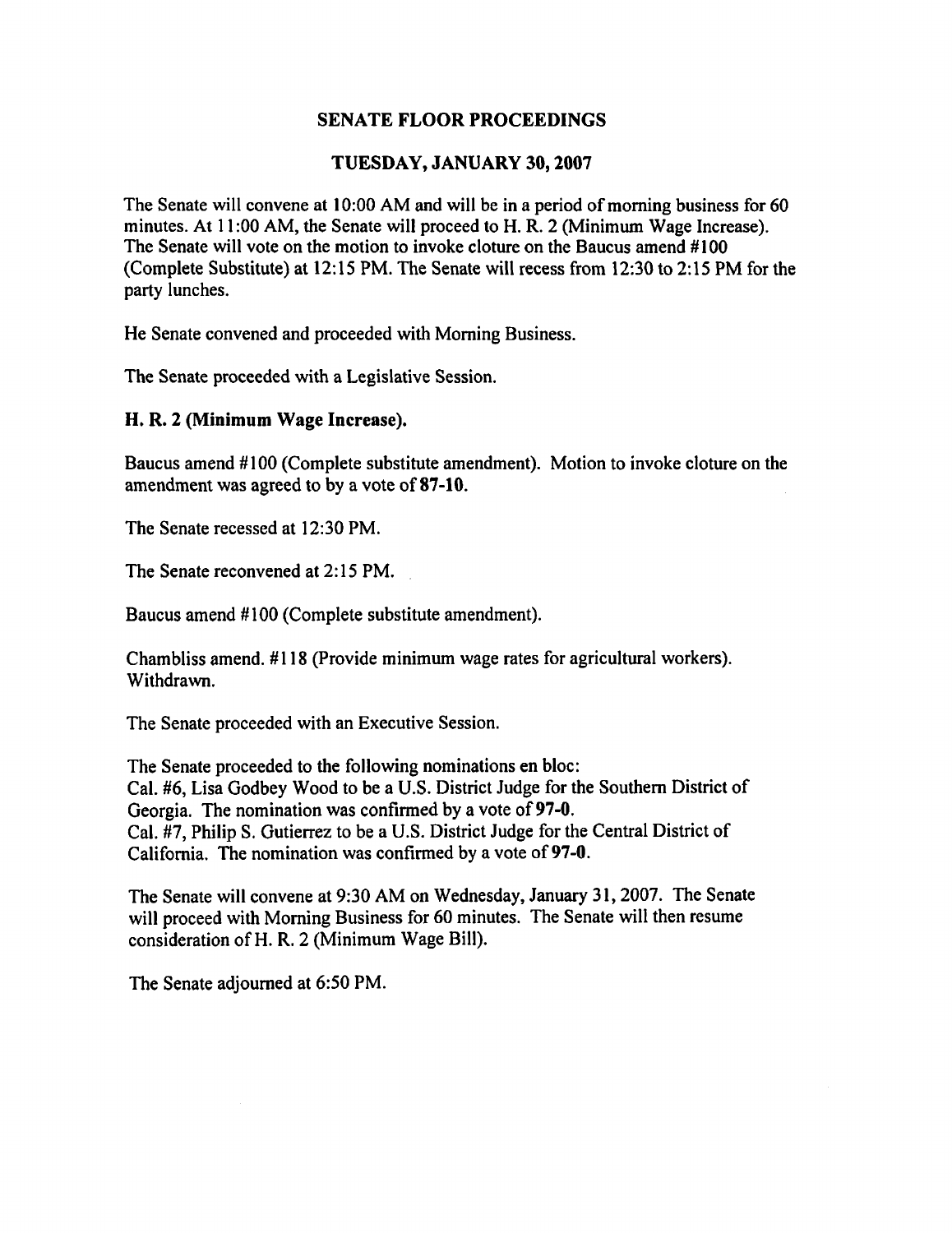### **MONDAY, JANUARY 29,2007**

The Senate will convene at 2:00 PM and will proceed with morning business. At 3:30 PM, the Senate will proceed to H. R. 2 (Minimum Wage Increase), with debate lasting until 5:00 PM. The next vote will occur on Tuesday, January 30,2007

The Senate convened and proceeded with Morning Business.

## **H. R. 2 (Minimum** Wage Increase).

Durbin  $2<sup>nd</sup>$  degree amend #221 to DeMint amend #157(to increase the Federal minimum wage by an amount that is based on applicable State minimum wages).

S. Res. 44 (Honoring University of Nebraska Women's Volleyball). Agreed to by voice vote.

The Senate will convene at 10:OO AM on Tuesday, January 30 and will be in a period of morning business for 60 minutes. At 11:00 AM, the Senate will proceed to H.R. 2 (Minimum Wage Increase). The Senate will vote on the motion to invoke cloture on the Baucus amend #lo0 (Complete Substitute) at 12: 15 PM. The Senate will recess from 12:30 to 2: 15 PM for the party lunches.

The Senate adjourned at 5:35 PM.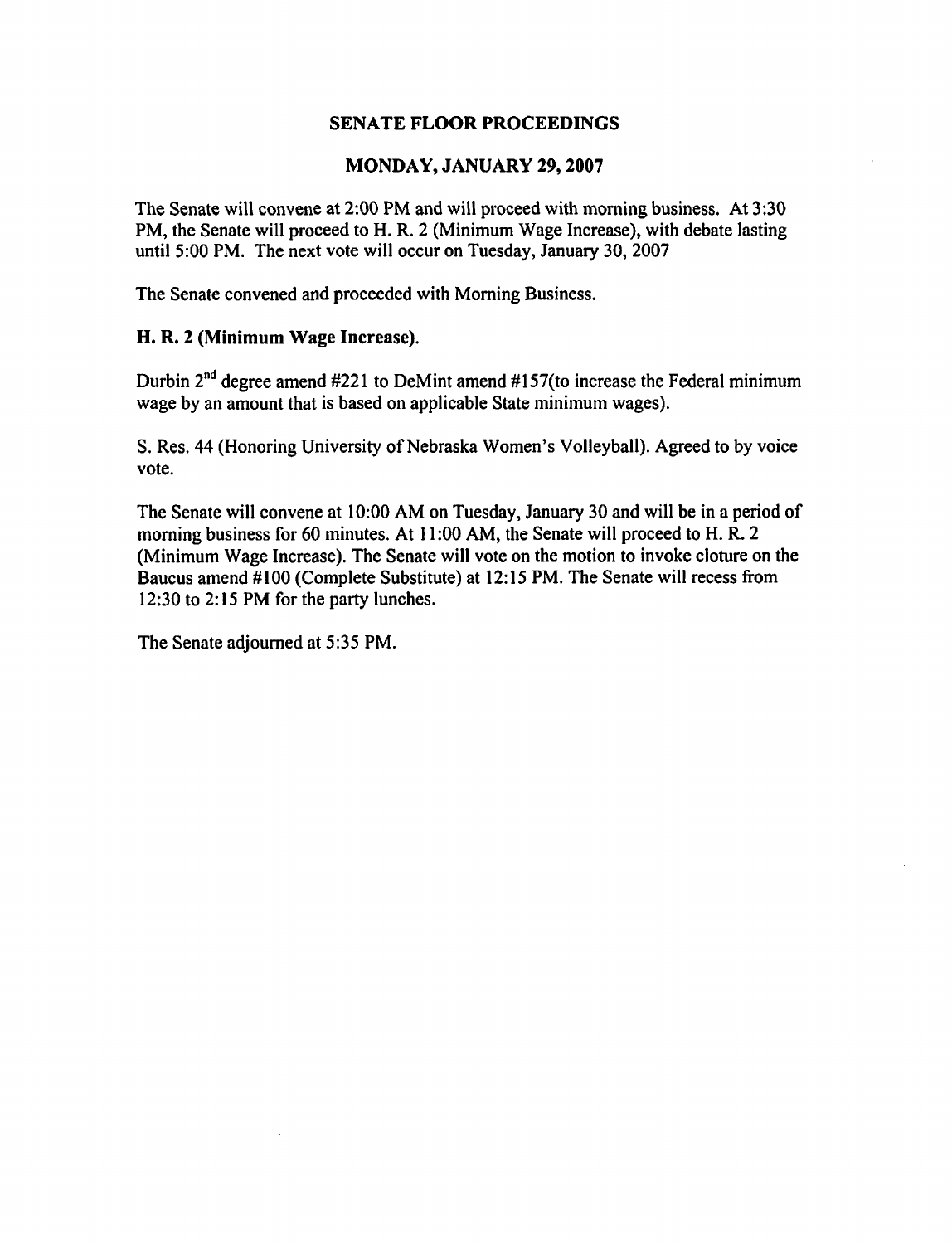#### **FRIDAY, JANUARY 26,2007**

The Senate will convene at 9:00 AM and will proceed to Executive Session in order to consider Cal. #1, Lt. Gen. David H Patraeus to be a General in the Army. There will be 45 minutes of debate followed by a vote on the confirmation of the nomination. Upon conclusion of the vote, the Senate will proceed with a Legislative Session in order to resume consideration of H. R. 2 (Minimum Wage Increase).

The Senate convened and proceeded with an Executive Session.

Cal. **#I,** Lt. Gen. David H. Patraeus to be a General in the Army. The nomination was confirmed by a vote of 81-0.

The Senate proceeded with a Legislative Session.

#### **H. R. 2 (Minimum Wage Increase).**

The following amendments were considered en bloc: Cornyn amend #135 (Federal unemployment surtax). Laid aside. Cornyn amend #138 (Tax incentives for employee athletic facility use). Laid aside.

The following in amendments were considered en bloc: Kyl amend. #209 (Increasing expensing for small businesses). Laid aside. Kyl amend. #2 10 (Permanent extensions of increased expensing for small businesses). Laid aside.

Baucus amend. #100 (Complete Substitute). Reid filed a motion to invoke cloture.

H.R. 2 (Minimum Wage Increase). Reid filed a motion to invoke cloture.

H. Con. Res. 2 (Iraq Resolution). Reid filed a motion to invoke cloture.

S. Res. 24 (Stalking Awareness Month). Agreed to by voice vote.

S. Res. 21 (Recognizing Wesley Autry). Agreed to by voice vote.

S. Res. 29 (Sense of the Senate Regarding Martin Luther King, Jr. Day). Agreed to by voice vote.

The Senate proceeded to an Executive Session.

The following nominations were confirmed en bloc: Cal. #2 (Lt. Gen. H. Steven Blum to be Lt. General in the U. S. Army). Cal. **#3** (Lt. Gen. Karl W. Eikenberry to be Lt. Gen. in the U. S. Army).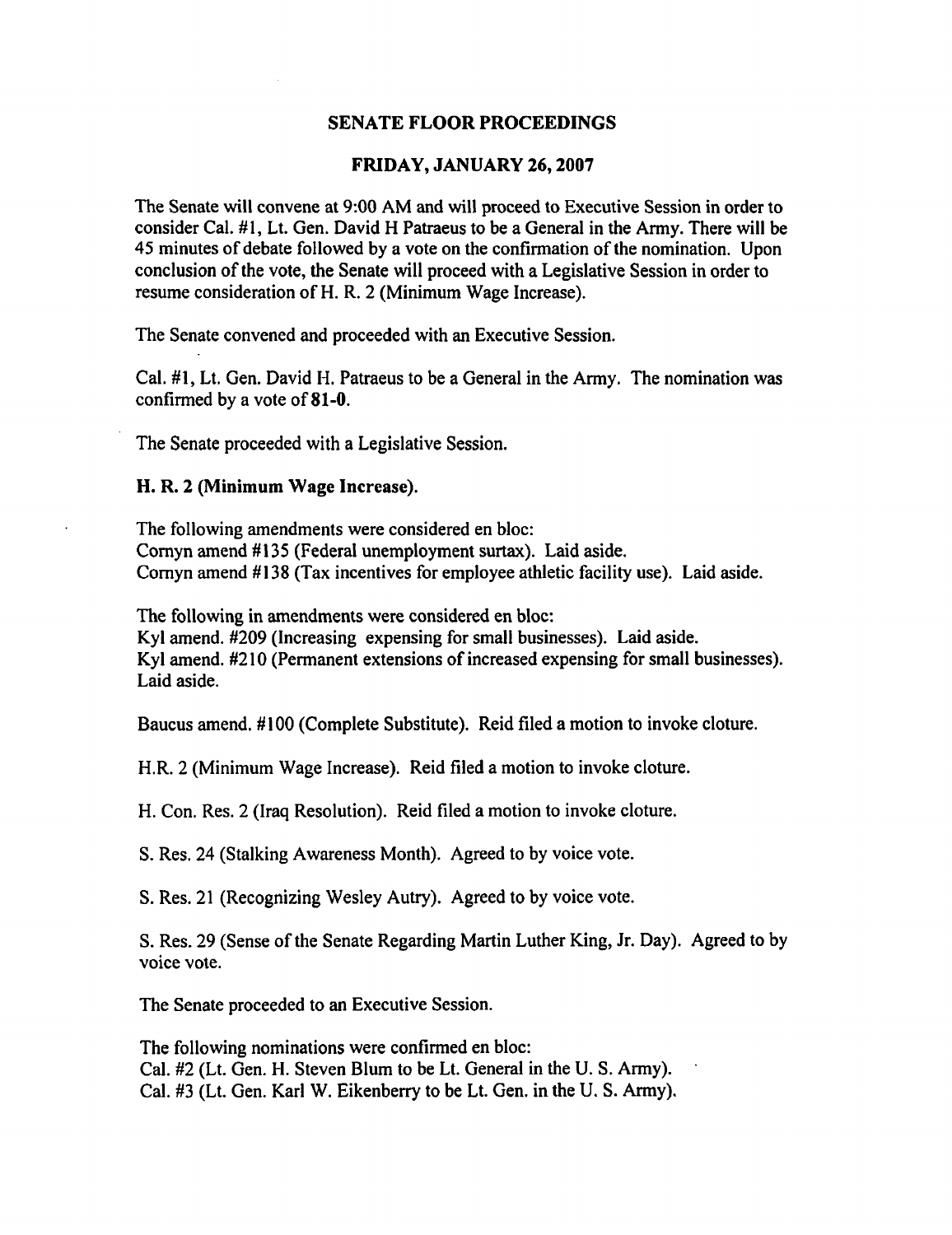Cal. **#4** (Brig. Gen. George J. Smith to be Major Gen. in the Reserve of the **Army).**  Cal. **#5** (Brig. Gen. Eugene G. Payne, Jr. and Brig. Gen. Douglas M. Stone to **be** Major Gen. in the United States Marine Corps Reserve).

The Senate proceeded to a Legislative Session.

The Senate proceeded to a period of Morning Business.

The Senate stands in adjournment until 2:00 PM on Monday, January 29,2007. At 3:30 PM, the Senate will proceed to H. R. 2 (Minimum Wage Increase), with debate lasting until  $5:00$  PM.

The Senate adjourned at 2:30 PM.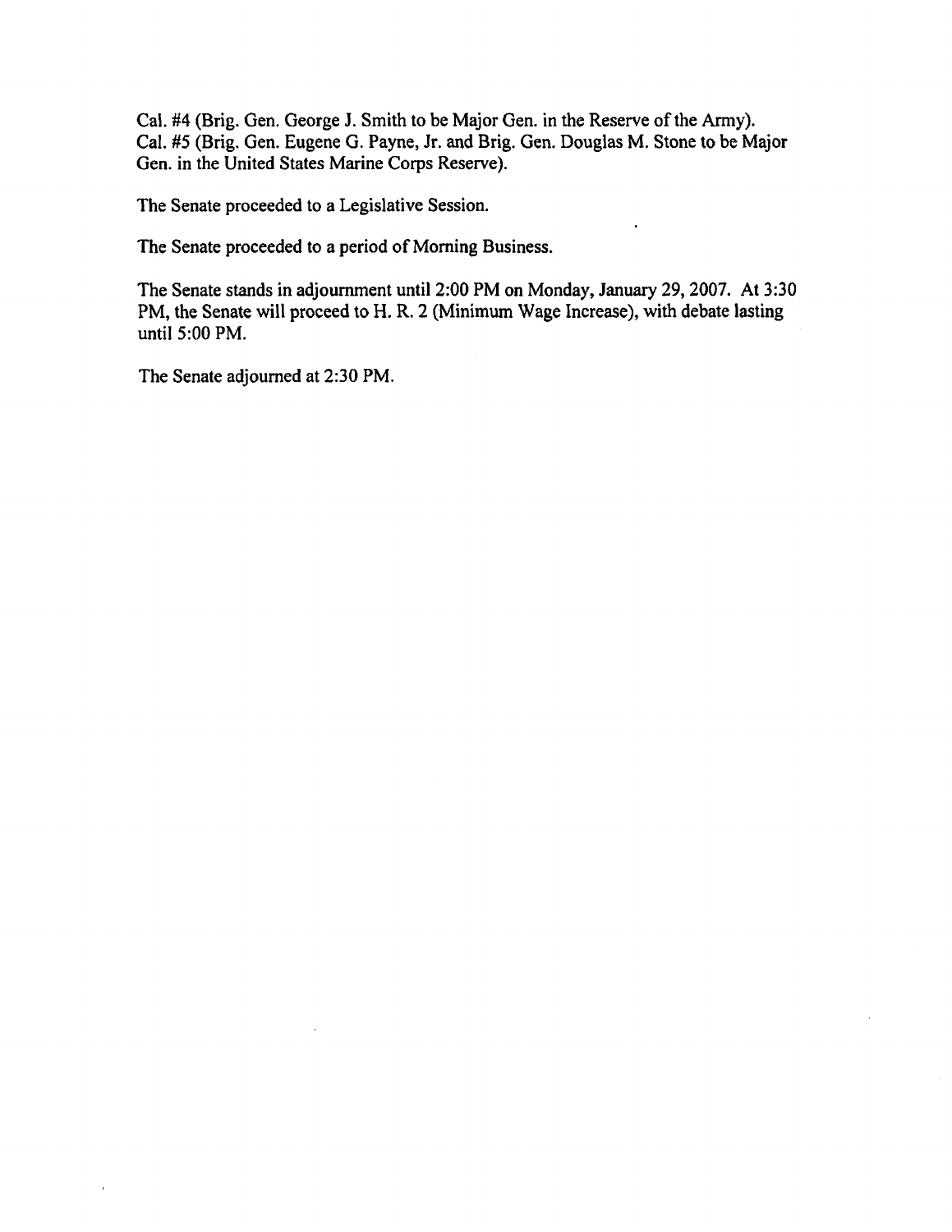## **THURSDAY, JANUARY 25,2007**

The Senate will convene at 9:30 AM and will immediately resume consideration of H.R. 2 (Minimum Wage Increase). The Senate will begin 60 minutes of debate on the DeMint amend #158 (increase minimum wage by an amount that is based on applicable State minimum wages), followed by a vote on the amendment at 10:30 AM. Roll call votes are expected throughout the day.

The Senate convened and proceeded with a Legislative Session.

## **H. R. 2 (Minimum Wage Increase).**

DeMint amend #158 (Increase minimum wage by an amount that is based on applicable State minimum wages). Sen. Kennedy raises point of order that DeMint amend. #I58 violates Section 425 of the Congressional Budget Act of 1974. Sen. DeMint moves to waive the applicable section of the budget act. Yeas and nays ordered. The motion was not agreed to by a vote of **16-76.** The point of order is sustained and the amendment falls.

Martinez amend. #I05 (Clarifying the house parent exemption). Laid aside.

Ensign amend. # 154 (Access to Affordable Health Care). Sen. Stabenow raises point of order that Ensign amend. #I54 violates Section 505-A of House Concurrent Resolution 95, the Concurrent Resolution on the Budget for Fiscal Year 2004. Sen. Ensign moves to waive the point of order. Yeas and nays ordered. The motion was not agreed to by a vote of 47-48. The point of order is sustained and the amendment falls.

Kyl amend. #205 (Extending the depreciation treatment of leasehold, restaurant and retail space improvements). Laid aside.

Sanders amend #201 (Sense of the Senate concerning poverty). Laid aside.

Gregg amend #203 (enable employees to use employee option time). Laid aside.

Baucus amend #206 (Sense of the Senate that Congress should make permanent the **tax**  incentives to make education more affordable for families). Laid aside.

Baucus amend #207 (Sense of the Senate that Congress should repeal the 1993 **tax**  increase on Social Security benefits and eliminate wasteful spending). Yeas and nays ordered. The amendment was agreed to by a vote of **93-0.** 

Bunning amend #119 (Repeals the 1993 income tax increase on Social Security benefits). Sen. Baucus raised a point of order that the amendment violates the Budget Act. Sen.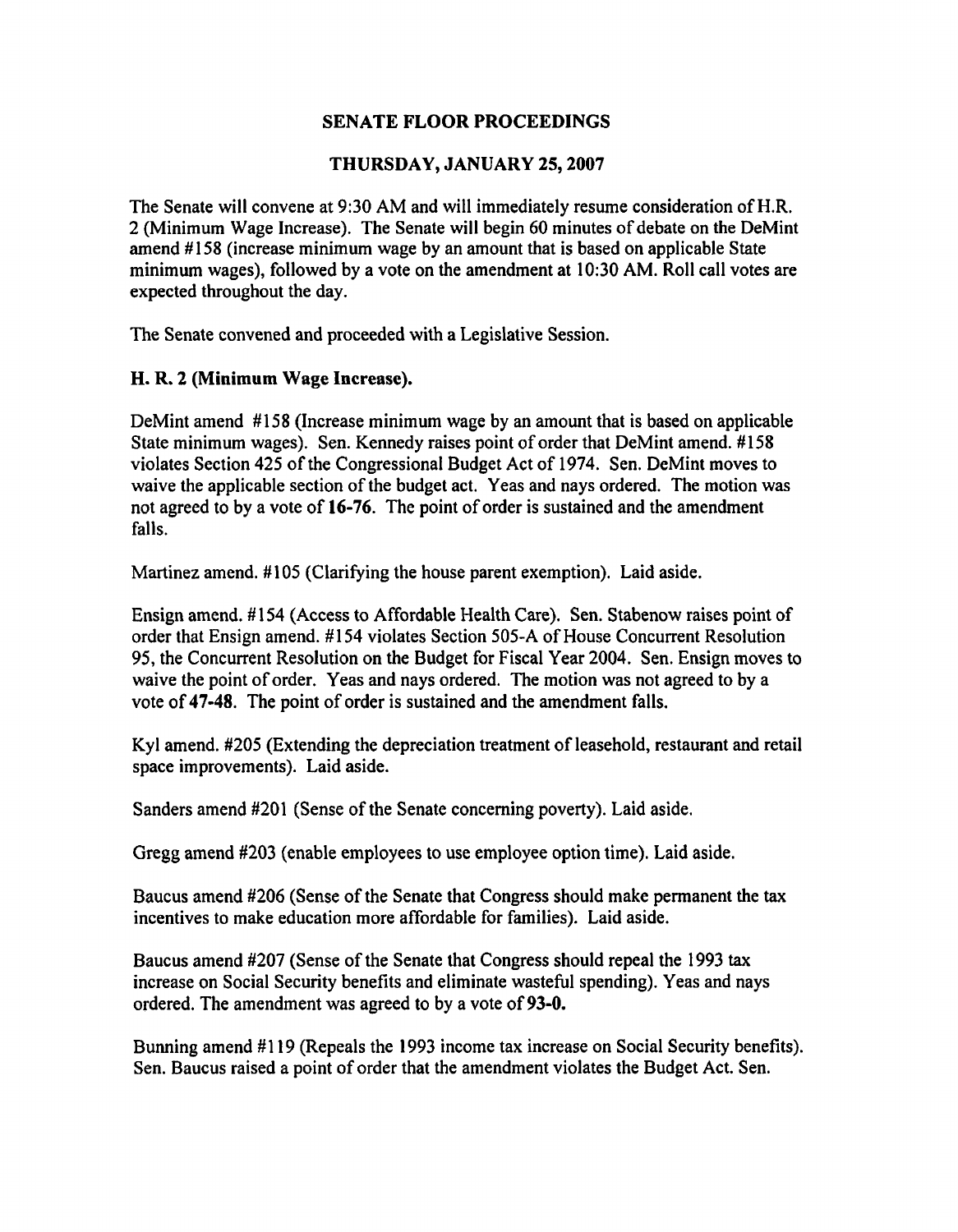Bunning moves to waive the point of order. Yeas and nays ordered. The motion was not agreed to by a vote of **42-51.** The point of order is sustained and the amendment falls.

Collins **2"d** degree amend. **#204** (Increasing the above-the-line deduction for teacher classroom supplies) to Smith amend. # 1 13 (Education-related tax incentives). Agreed to by voice vote.

Baucus amend. #206 (Sense of the Senate that Congress should make permanent the tax incentives to make education more affordable for families). Yeas and nays are ordered. The amendment is agreed to by a vote of **90-0.** 

Smith amend. #113 (Education-related tax incentives). Sen. Baucus raised a point of order that the amendment violates the Budget Act. Sen. Smith moves to waive the point of order. Yeas and nays are ordered. The motion was not agreed to by a vote of **43-50.**  The point of order is sustained and the amendment falls.

Burr amend #195 (provide an exemption to a minimum wage increase for certain employers who contribute to their employees health benefit expenses). Laid aside.

Chambliss amend #I18 (provide minimum wage rates for agricultural workers). Laid aside.

Feinstein  $2^{nd}$  degree amend #167 (Improve agricultural job opportunities, benefits, and security fro aliens in the US) to Chambliss amend #118 provide minimum wage rates for agricultural workers). Laid aside.

Sessions amend # 148 (Prohibit employers who unlawfully employ aliens from receiving government contracts). The amendment was agreed to by a vote of **94-0.** 

Kyl amend #205 (Extending the depreciation treatment of leasehold, restaurant and retail space improvements). The motion to table the amendment was agreed to by a vote of **50- 42.** 

Allard amend #169 (Prevent identity theft by allowing the sharing of social security data among government agencies for immigration enforcement purposes). Laid aside.

S. Res. 43 (Honoring the contributions of the Academy of Music in Philadelphia). Agreed to by voice vote.

**H. R.** 188 (New effective date for certain provisions of public law). Agreed to by voice vote.

The Senate will convene at 9:00 AM on Friday, January 26,2007. The Senate will proceed to Executive Session in order to consider Cal. # 1, Lt. Gen. David H Patraeus to be a General in the Army. There will be 45 minutes of debate followed by a vote on the confirmation of the nomination. Upon conclusion of the vote, the Senate will proceed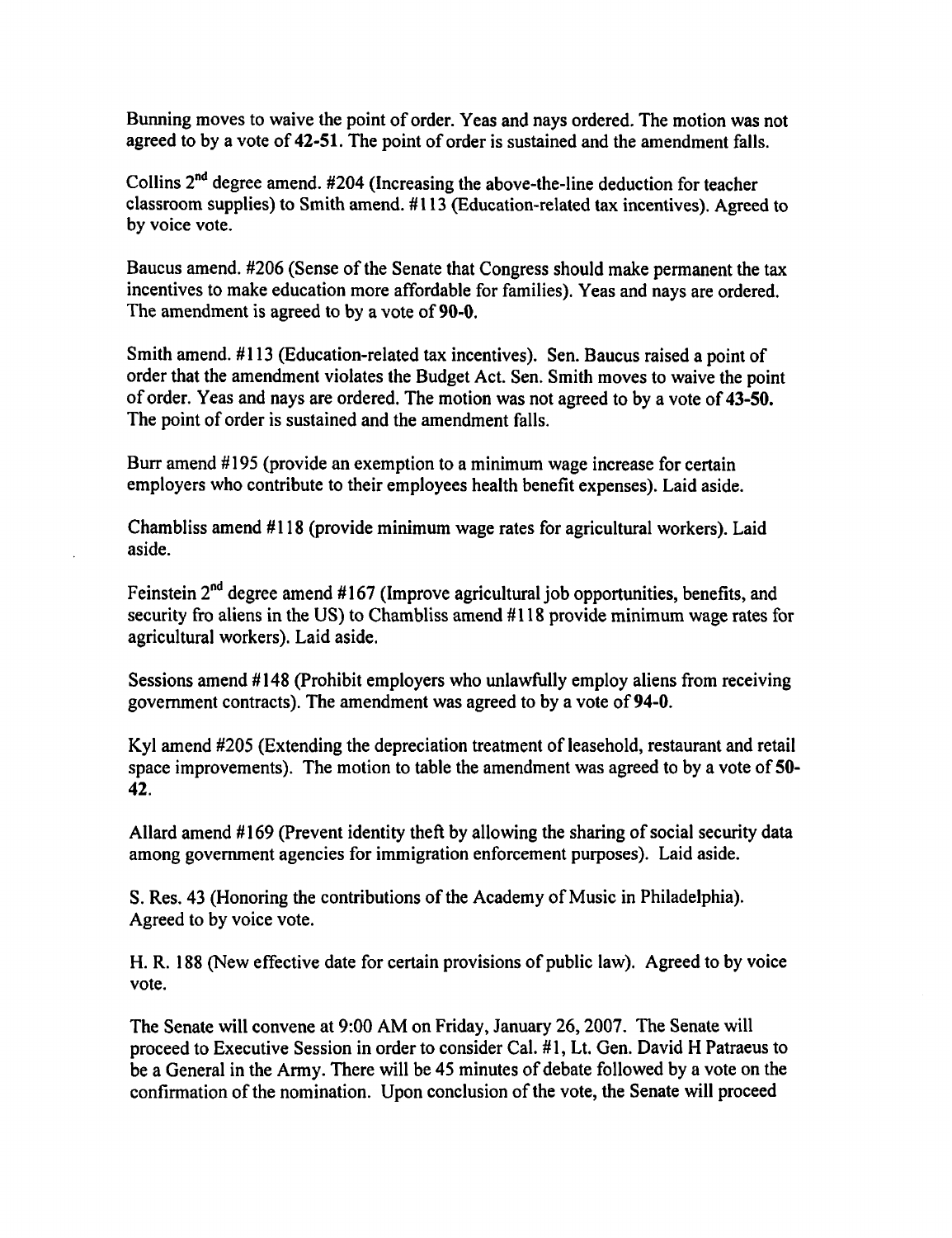**with a Legislative Session in order to resume consideration of H. R. 2 (Minimum Wage Increase).** 

**The Senate adjourned at 7: 1 8 PM.** 

 $\tilde{\pmb{\rho}}$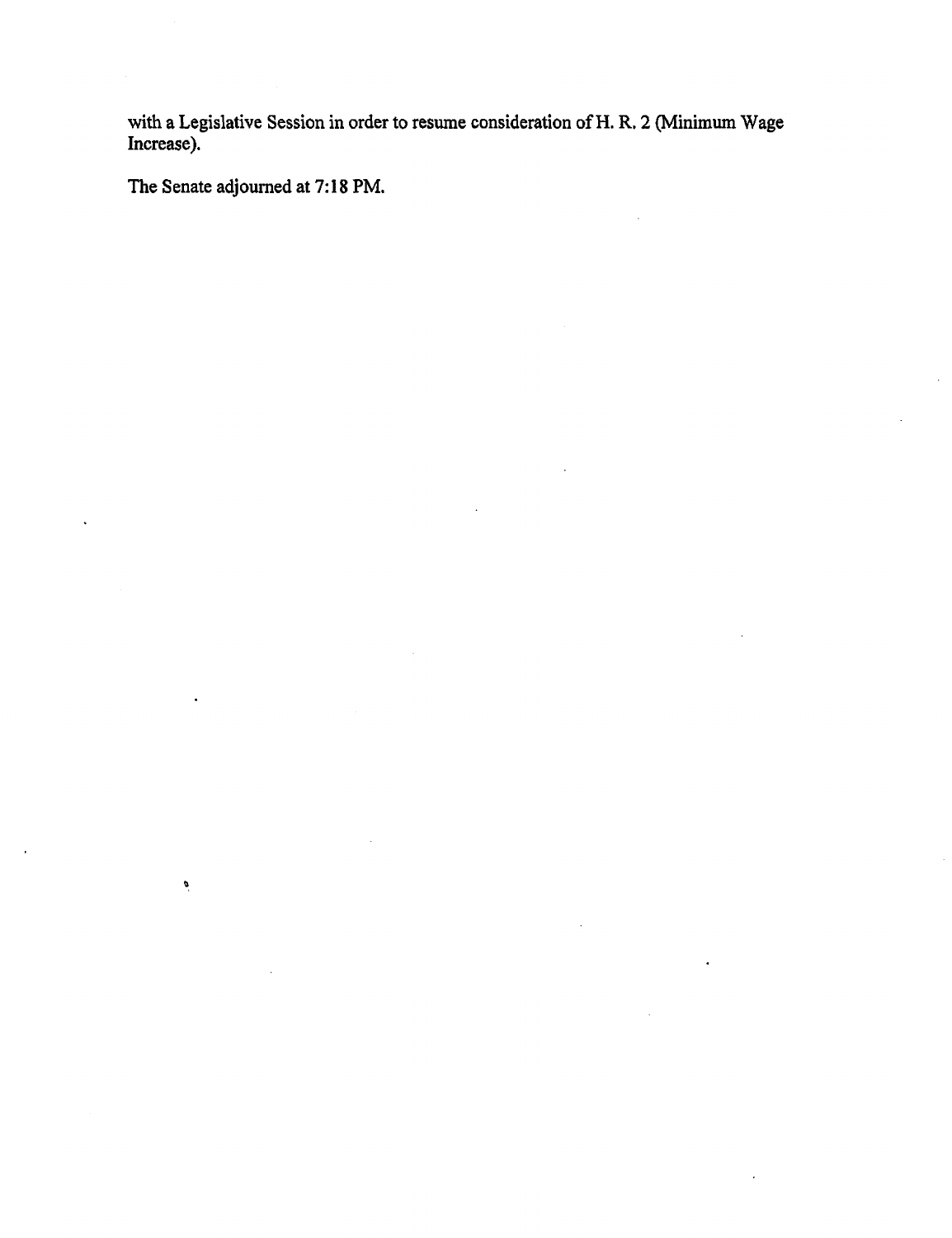## **WEDNESDAY, JANUARY 24,2007**

The Senate will convene at 9:30 AM and will be in morning business until 10:30 AM. The Senate will then resume consideration of **H.R.** 2 (Minimum Wage Increase). At 11:30 AM, the Senate will vote on the motion to invoke cloture on Gregg amend. #lo1 (Line Item Veto).

The Senate convened and proceeded with Morning Business.

The Senate proceeded with a Legislative Session.

H. R. 2 (Minimum Wage Increase).

Baucus amend #100 (Complete Substitute Amendment). The amendment is considered as original text for amendment purposes.

Gregg amend #lo1 (Line Item Veto). Motion to invoke cloture on the amendment. Yeas and nays ordered. The motion to invoke cloture was not agreed to by a vote of **49-48.** 

**H.R.** 2 (Minimum Wage Increase). Motion to invoke cloture on the amendment. Yeas and nays ordered. The motion to invoke cloture was not agreed to by a vote of 54-43.

Smith amend. #I13 (Education Tax Benefits). Laid aside.

Allard amend. #I16 (Minimum Wage for States). Laid aside.

Wyden amend. #104 (Secure Rural Schools and Community Self-Determination Act). Withdrawn.

At 1:28 PM, the Senate recessed subject to the call of the Chair.

The Senate reconvened at **1** :38 PM.

Vitter amend #110 (Provide for the suspension of fines under certain circumstances for first-time paperwork violations by small business concerns). Laid aside.

The following amendments were offered en bloc:

DeMint amend #155 (). Laid aside.

DeMint amend #I56 (). Laid aside.

DeMint amend #157 (). Laid aside.

DeMint amend #I58 (increase minimum wage by an amount that is based on applicable State minimum wages). Laid aside.

DeMint amend #159 (protect individuals from having their money involuntarily collected and used for lobbying by a labor organization). Laid aside.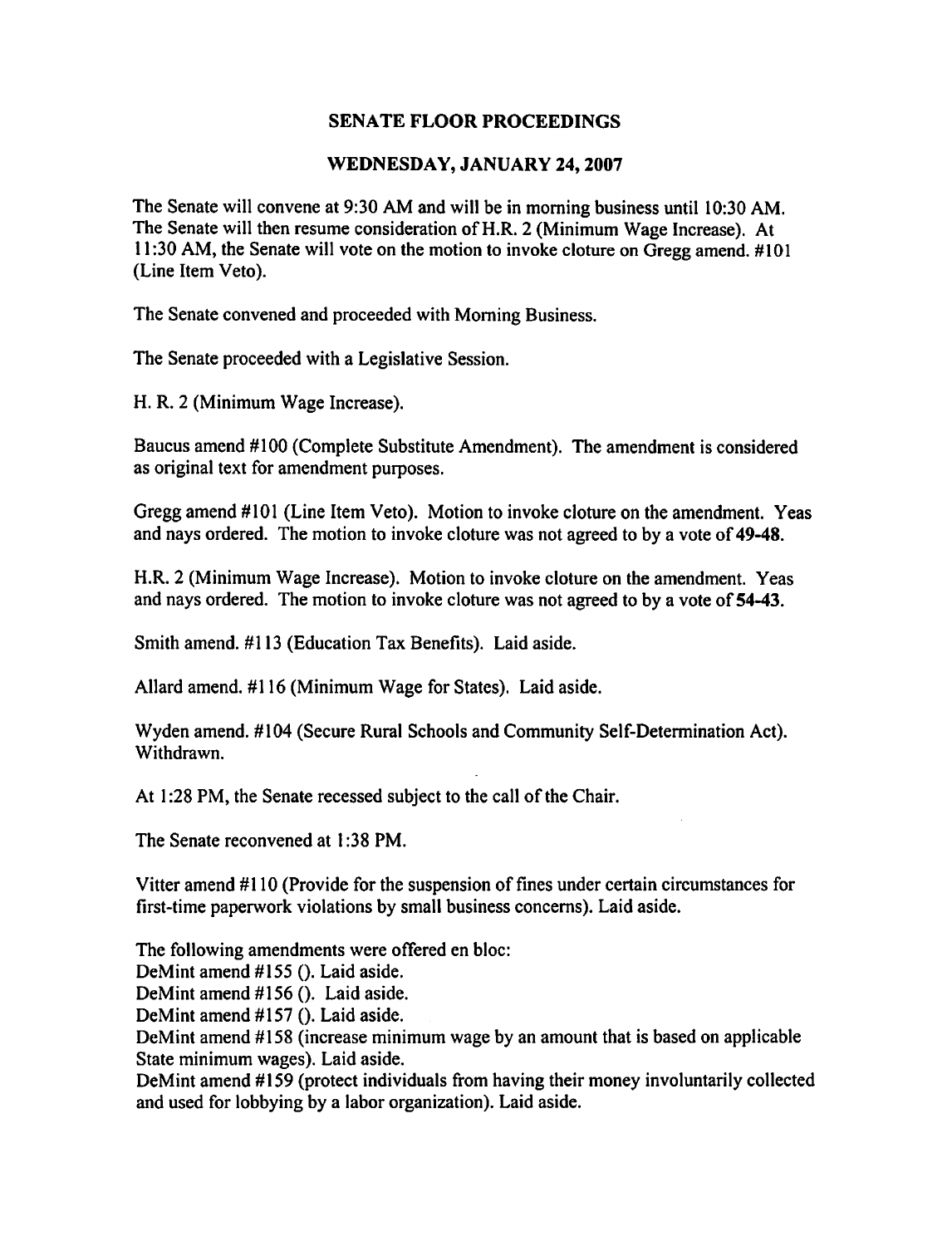DeMint amend #160 (amend the Internal Revenue Code of 1986 to allow certain small businesses to defer payment of tax). Laid aside.

DeMint amend #161 (prohibit the use of flexible schedules by Federal employees unless such flexible schedule benefits are made available to the private sector). Laid aside. DeMint amend #162 (amend the Fair Labor Standards Act of 1938 regarding minimum wage). Laid aside.

Kerry amend #I28 (Direct the Administrator of the Small Business Administration to establish a pilot program to provide regulatory compliance assistance to small business concerns). Agreed to by voice vote.

Allard amend. #I16 (Minimum Wage for States). Yeas and nays ordered. The amendment was not agreed to by a vote of 28-69.

, Kerry 2" degree amend **#187** (complete substitute) to Sununu amend **#I12** (To prevent the closure and defunding of certain women's business centers). Agreed to by voice vote.

Feingold amend #127 (Amend the Buy American Act) as modified. Agreed to by voice vote.

The Senate will convene at 9:30 AM on Thursday, January 25 and will immediately resume consideration of H.R. 2 (Minimum Wage Increase). The Senate will begin 60 minutes of debate on the DeMint amend #158 (increase minimum wage by an amount that is based on applicable State minimum wages), followed by a vote on the amendment at 10:30 AM. Roll call votes are expected throughout the day.

The Senate adjourned at 7:45 PM.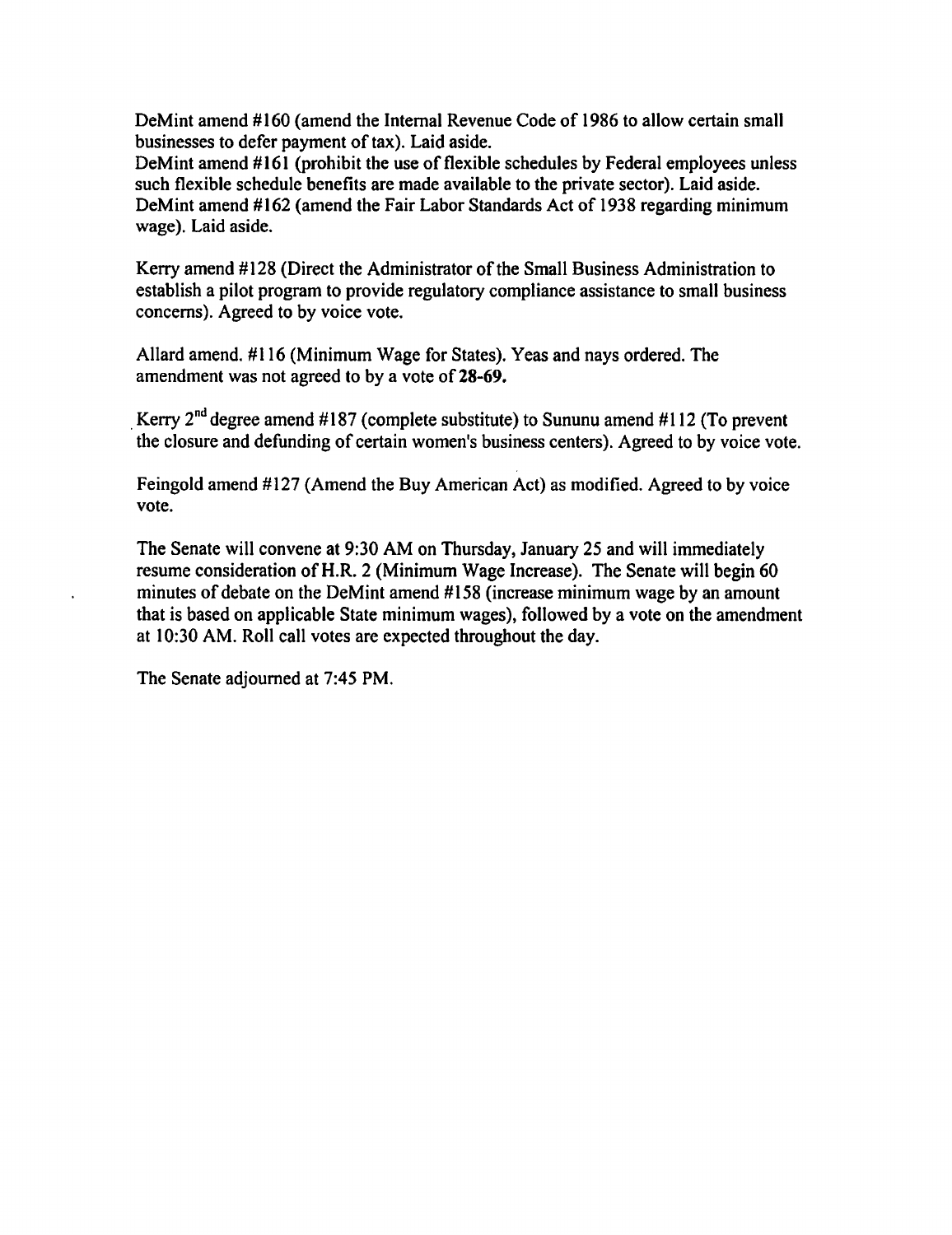#### **TUESDAY, JANUARY 23,2007**

The Senate will convene at 10:OO AM and will proceed with morning business for 60 minutes. The Senate will then resume consideration of H. R. 2 (Minimum Wage Increase Bill). The Senate will recess from  $12:30 - 2:15$  for party caucuses. Please note that the Senate is scheduled to recess for the President's State of the Union Address which will occur at 9:00 PM. Senators are expected to gather in the Senate Chamber at 8:40 PM before proceeding to the House Chamber.

The Senate convened and proceeded with Morning Business.

The Senate proceeded with a Legislative Session.

#### **H. R. 2 (Minimum Wage Increase).**

Baucus amend #lo0 (Complete Substitute amendment). The amendment is considered as original text for amendment purposes.

Snowe amend #I03 (Complete Substitute), as modified. Laid aside.

Sununu amend #I12 (Women's Business Centers). Laid aside.

Kyl amend #I15 (Extends depreciation treatment of leasehold, restaurant & retail space improvements). Laid aside.

The Senate recessed at 12:26 PM for party caucuses.

The Senate reconvened at 2: 15 PM.

Snowe amend #lo3 (Complete Substitute), **as** modified. Yeas and nays ordered. The amendment as modified was agreed to **99-0.** 

Roberts amend #lo2 (Establish a small business child care grant program). Agreed to by voice vote.

Sessions amend #lo6 (SoS that increasing personal savings is a necessary step to ensuring economic security) as modified. Laid aside.

Bunning amend #119 (Amend the Internal Revenue Code of 1986 to repeal 1993 income tax increase on Social Security benefits). Laid aside.

The following were introduced en bloc:

Ensign amend. #152 (To reduce document fraud, prevent identity theft, and preserve the integrity of the Social Security system).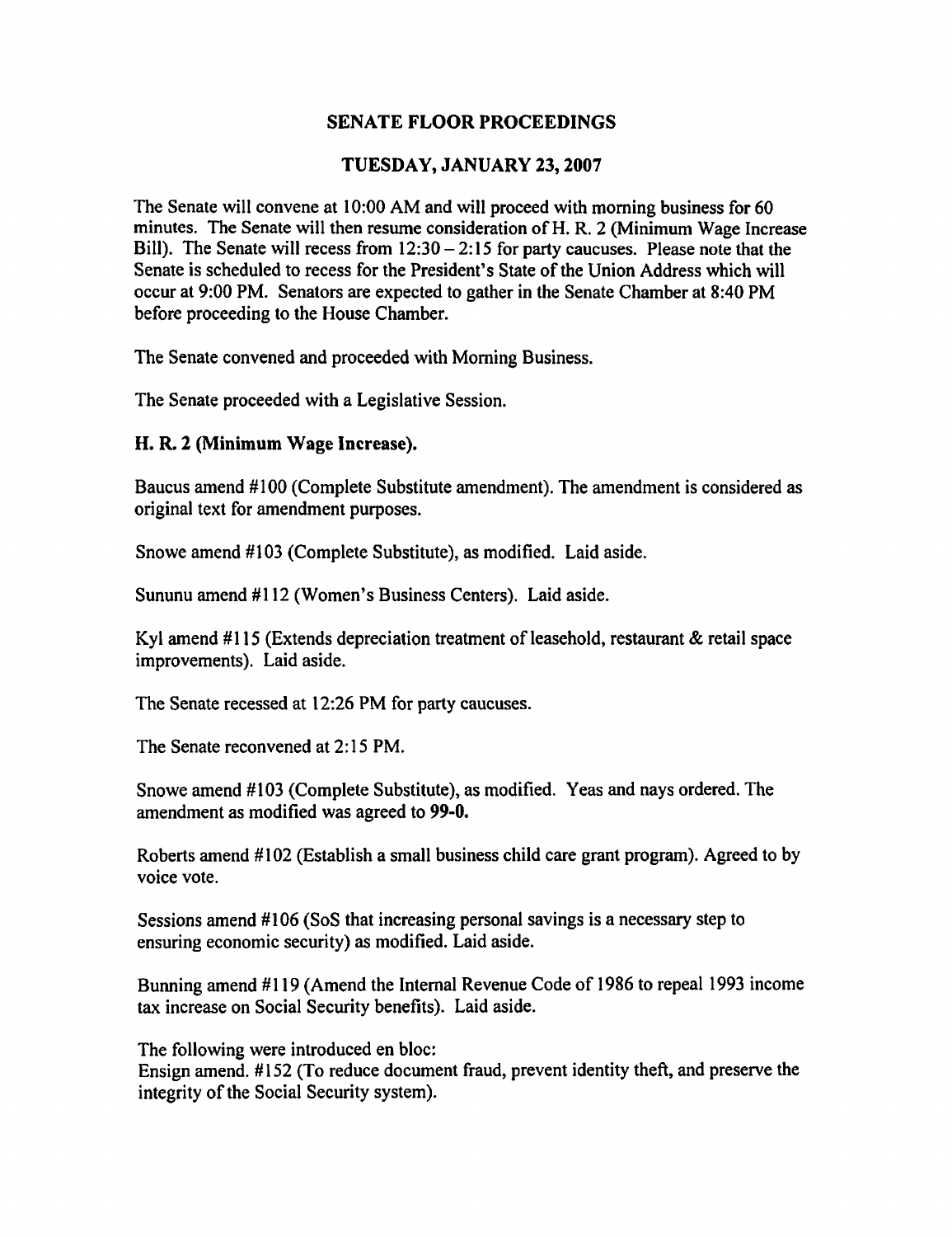Ensign amend. #153 (Social Security). Ensign amend. #I54 (Access to affordable health care). Laid aside.

Sessions amend. #107 (Use of the advance payment of the earned income credit). Withdrawn.

Sessions amend. **#I08** (Study of the costs and barriers to businesses if the advance earned income tax credit program included all EITC recipients), as modified. Agreed to by voice vote.

Sessions amend. #I06 (SoS that increasing personal savings is a necessary step to ensuring economic security), as amended. Yeas and nays ordered. The amendment was agreed to by a vote of 98-0.

H. Con. Res. #41 (Conditional adjournment of the House of Representatives). Agreed to by voice vote.

H.R. **#475** (Revises the House of Representatives Page Board). Agreed to by voice vote.

At **530** PM, the Senate recessed until **8:30** PM. The Senate will then reconvene so that Senators may assemble in order to proceed to the House Chamber. At 9:00 PM, the President is scheduled to present the State of the Union address.

Upon adjournment of the Senate this evening, the Senate will reconvene at 9:30 AM on Wednesday, January 24,2007. The Senate will be in morning business until 10:30 AM. The Senate will then resume consideration of H.R. 2 (Minimum Wage Increase). At 11 :30 AM, the Senate will vote on the motion to invoke cloture on Gregg amend. #I01 (Line Item Veto).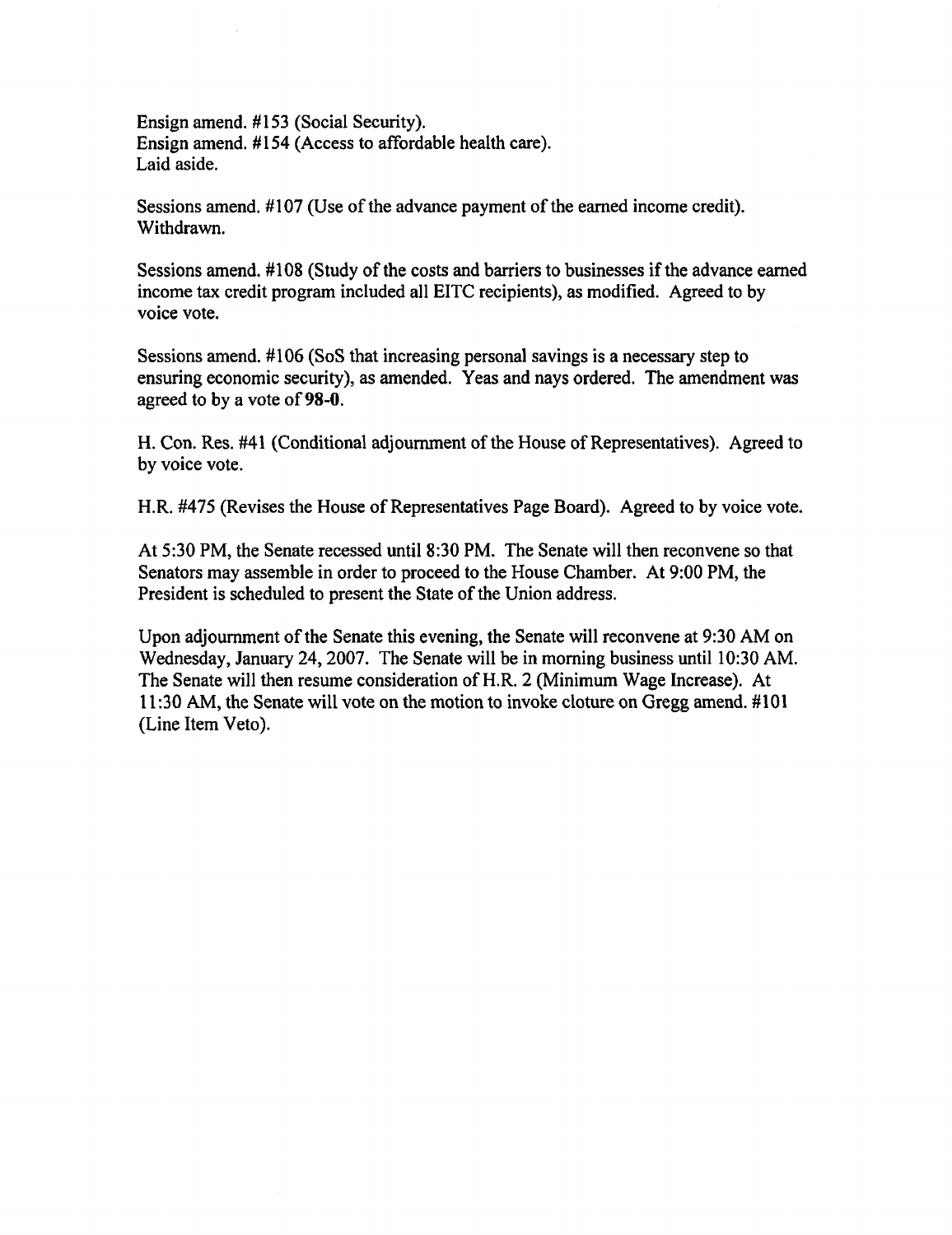## **MONDAY, JANUARY 22,2007**

The Senate will convene at 1 :00 PM and will be in a period of morning business for one hour. At 2:00 PM, the Senate will begin consideration of H. R. 2 (Minimum Wage Increase Bill). The next vote is expected on Tuesday, January 23,2007, prior to the adjournment for party luncheons.

The Senate convened and proceeded with Morning Business.

The Senate proceeded with a Legislative Session.

H. R. 6 (Reduce US dependency on foreign oil reserve). The first reading of the bill was agreed to, Further consideration of the bill was objected to.

## **H. R. 2 (Minimum Wage Increase Bill).**

Baucus amend #100 (Complete Substitute amendment). Laid aside.

Gregg amend #101 (Line Item Veto). Laid aside.

Reid motion to invoke cloture on Gregg amend # 101 (Line Item Veto). Laid aside.

Enzi amend # 103 (Enhance compliance assistance for small business). Laid aside.

The following amendments were considered en bloc:

Sessions amend # 106 (Sense of the Senate that increasing personal savings is a necessary step toward ensuring the economic security of all people of the US upon retirement). Laid aside.

Sessions amend # 107 (Use of the advance payment of the earned income credit). Laid aside.

Sessions amend # 108 (Study of the costs and barriers to businesses if the advance earned income tax credit program included all EITC recipients). Laid aside.

# **Reid motion to invoke cloture on H. R. 2 (Minimum Wage Increase Bill).**

The Senate proceeded with morning business.

H. Con. Res. 38 (Authorizing a Joint Session of Congress to receive a message from the President). The resolution was agreed to, as amended.

The Senate will convene at 10:OO AM on Tuesday, January 23,2007. There will be a period of morning business for 60 minutes. The Senate will then resume consideration of H. R. 2 (Minimum Wage Increase Bill). The Senate will recess from  $12:30 - 2:15$  for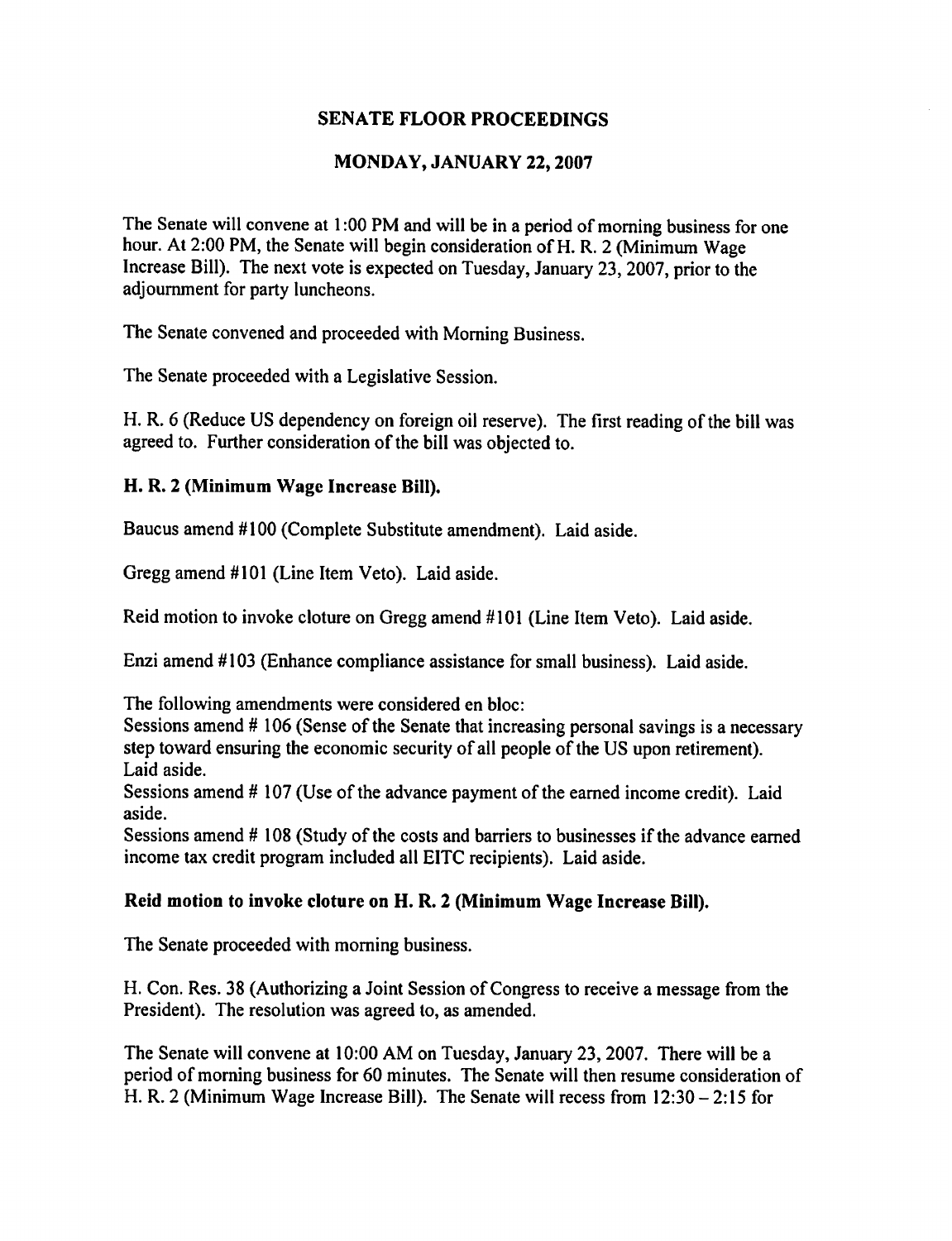**party caucuses. Please note that the Senate is scheduled to recess for the President's State of the Union Address which will occur at 9:00 PM. Senators are expected to gather in the Senate Chamber at 8:40 PM before proceeding to the House Chamber.** 

**The Senate adjourned at 7:00 PM.**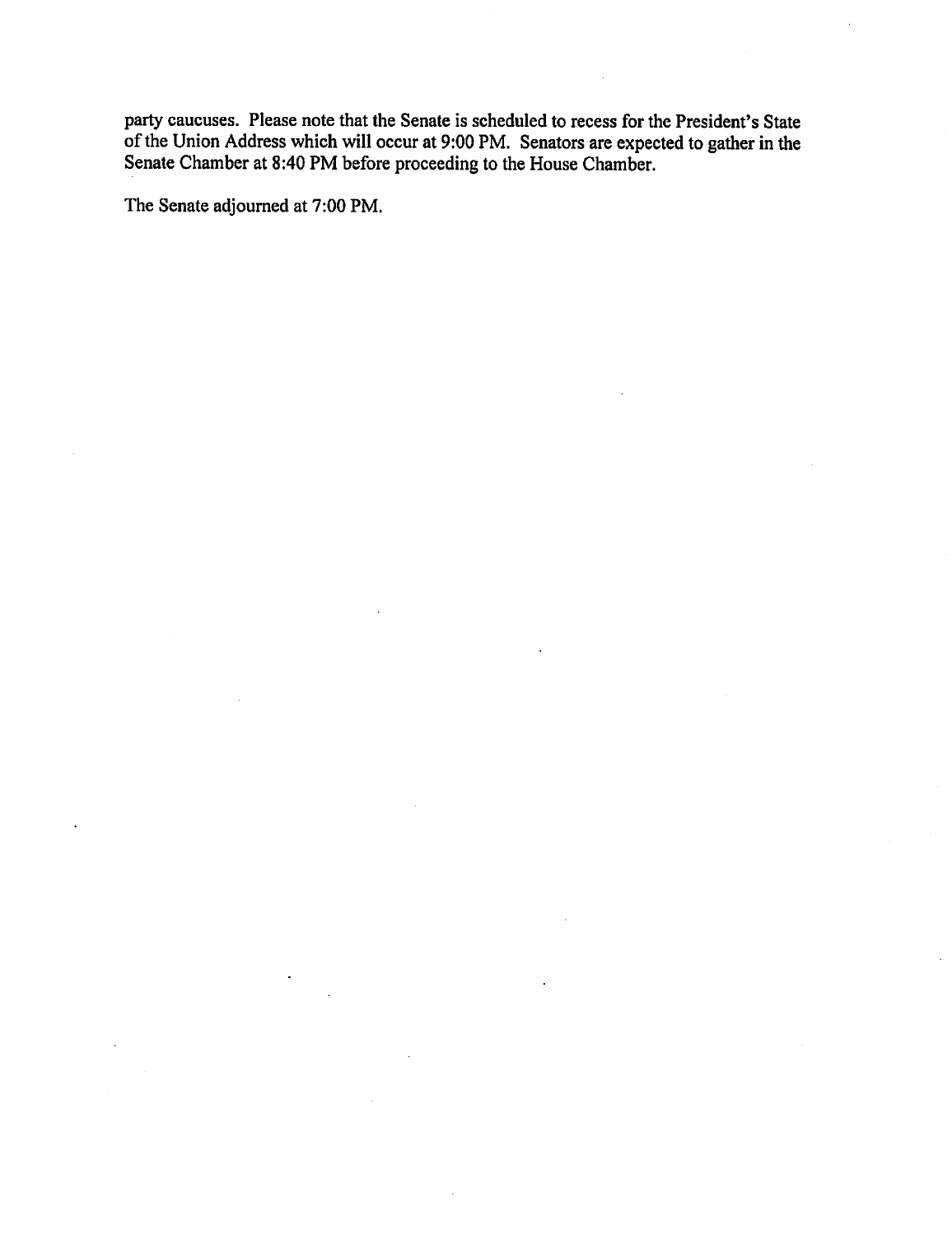# **THURSDAY, JANUARY 18,2007**

The Senate will convene at 9:00 AM and will be in a period of morning business for 2 hours.

H. R. 391 (authorize the Sec of HUD to insure home equity conversion mortgages). Second reading.

The Senate approved the following members for the Joint Committee on Taxation: Sen. Max Baucus (D-MT). Sen. John Rockefeller (D-WV). Sen. Kent Conrad (D-ND). Sen. Charles Grassley (R-IA). Sen. Orrin Hatch **(R-UT).** 

The Senate proceeded with a Legislative Session.

# **S. 1 (Ethics/Lobbying Reform Bill).**

# **All amendments to Reid amend. #3 (Complete Substitute) were withdrawn except those voted on below.**

The following amendments were agreed to en bloc:

Vitter amend. **#9** (Prohibiting Members from having official contact with a spouse who is a registered lobbyist). Agreed to by voice vote.

Ensign amend. #98 (Out-of-scope earmarks). Agreed to by voice vote.

Coburn amend. #51 (Earmarks for family members). Agreed to by voice vote.

Feingold amend. #31 (Prohibiting former Members from engaging in lobbying activities for 2 years). Agreed to by voice vote.

Feingold amend. #33 (Prohibiting former Members who are lobbyists from gym and parking privileges). Agreed to by voice vote.

Durbin amend. #77 (Requiring amendments and motion to recommit instructions to be copied and provided to the desks of the Majority and Minority Leaders prior to debate). Agreed to by voice vote.

Obarna amend. #41 (Requiring lobbyist to disclose the candidates, leadership PACs or political parties for whom they collect or arrange contributions). Agreed to by voice vote.

Sanders amend. #57 (Requiring a report by the Commission to Stregthen Confidence in Congress regarding political contributions before and after the enactment of certain laws). Agreed to by voice vote.

Coleman amend. #39, as modified (Requiring a public website be established in Congress allowing access to records of reported congressional official travel). Agreed to by voice vote.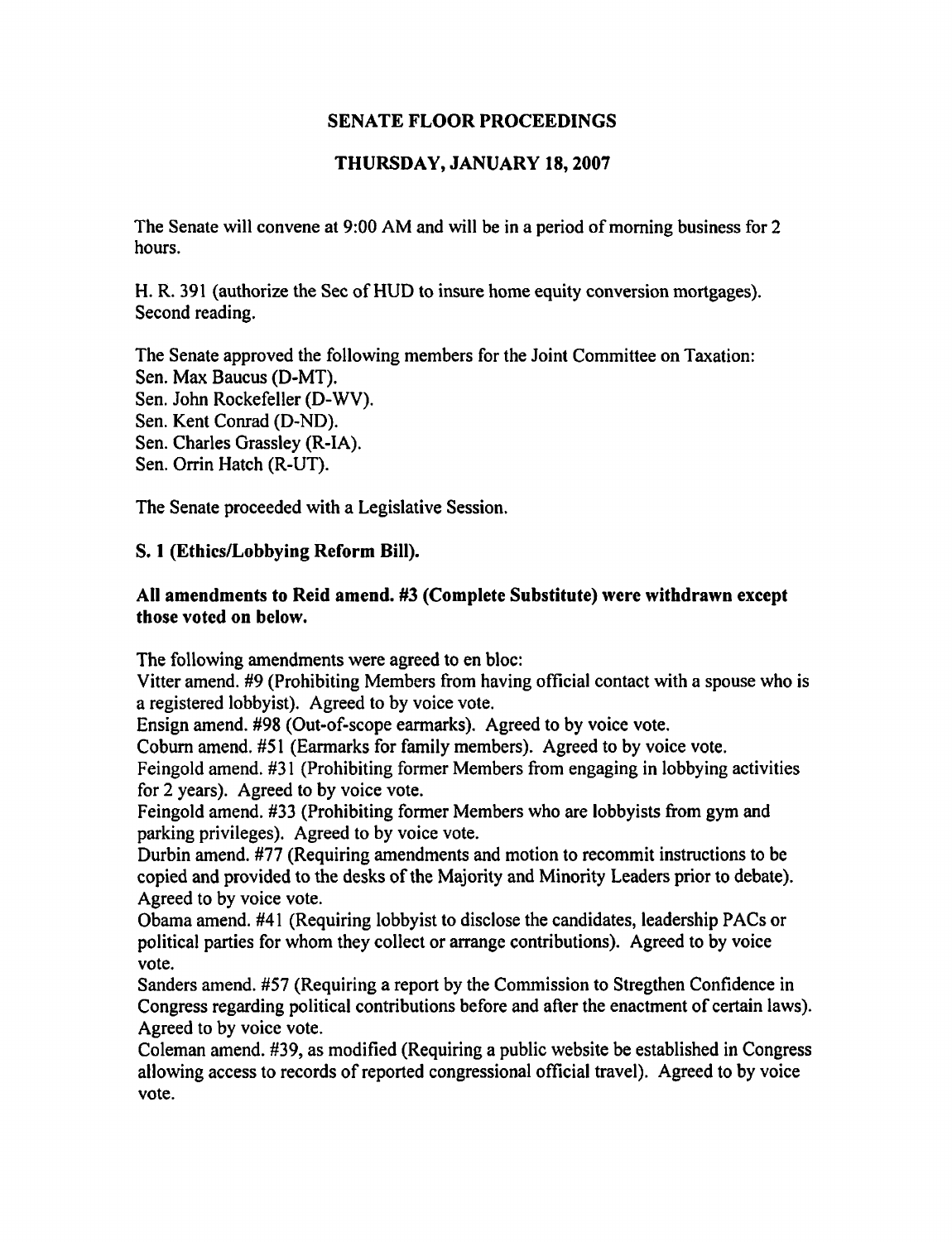Feinstein amend. #99 (Manager's package). Agreed to by voice vote.

Bennett amend. #20 (Grassroots Lobbying). Yeas and nays ordered. The amendment was agreed to by a vote of 55-43.

Lieberman amend. #30 (Office of Public Integrity). Yeas and nays ordered. The amendment was not agreed to by a vote of **27-71.** 

Reid amend. #3 (Complete substitute), as amended. Agreed to by voice vote.

**S. 1 (EthicsLobbying Reform** Bill), **as amended.** Final **passage.** The bill was read for a third time. Yeas and nays ordered. Final **passage of the bill was agreed to by a vote of 96-2.** 

H. R. 6 (Reducing dependency on foreign oil). First reading. Second reading was objected to.

The Senate will convene at 1 :00 PM on Monday, January 22,2007. There will be a period of morning business until 2:00 PM. At 2:00 PM, the Senate will begin consideration of H. R. 2 (Minimum Wage Increase Bill). The next vote is expected on Tuesday, January 23,2007, prior to the adjournment for party luncheons.

The Senate adjourned at 9:36 PM.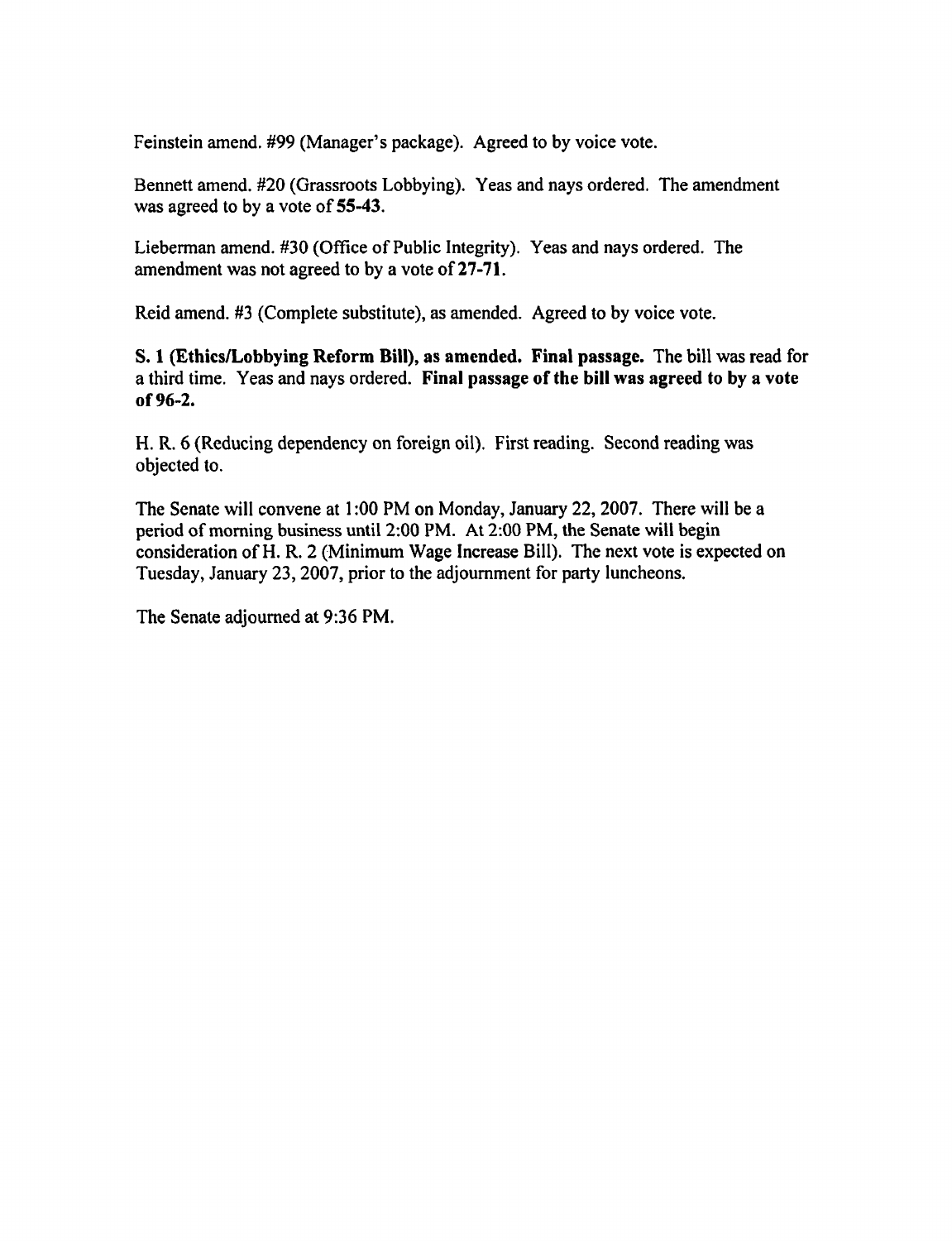## **WEDNESDAY, JANUARY 17,2007**

The Senate will convene at 10:OO AM and will be in a period of morning business for 60 minutes. At 1 1 :00 AM, the Senate will resume consideration of S. 1 (Ethics/Lobbying Reform Bill). The Senate will be in post-cloture debate on the Reid amend **#4** (strengthen gift and travel bans). The Senate will recess from  $12:30 - 2:15$  PM for the party lunches.

The Senate convened and proceeded with Morning Business.

The Senate proceeded with a Legislative Session.

## **S. 1 (Ethics/Lobbying Reform Bill).**

Reid amend **#4** (Strengthen gift and travel bans). Laid aside.

S. Res. 31 (Support for democratic forces in Serbia). Agreed to by voice vote.

The Senate recessed at 12:30 for party caucuses.

The Senate reconvened and proceeded with a Legislative Session.

**S. 1 (Ethics/Lobbying Reform Bill).** The Senate is tentatively scheduled to begin voting on the following at 9:00 PM.

Lott amend #78 (Only allow official and officially related travel to be paid for by appropriated funds). Withdrawn.

Lott amend #79 (Only allow official and officially related travel to be paid for by appropriated funds.). Withdrawn.

Feingold amend #65 (prohibit lobbyists and entities that retain or employ lobbyists from throwing lavish parties honoring Members at party conventions). The amendment was agreed to by a vote of **89-5.** 

Bennett amend #81 (Permit travel hosted by pre-approved 501(c)(3) organizations). The amendment was agreed to by a vote of **51-46.** 

Reid amend **#4** (Strengthen the gift and travel bans). The amendment was agreed to by a vote of **88-9.** 

Motion to invoke cloture on the Reid amend #3 (Complete Substitute). The motion to invoke cloture was not agreed to by a vote of **51-46 (Requires 60 votes for approval).**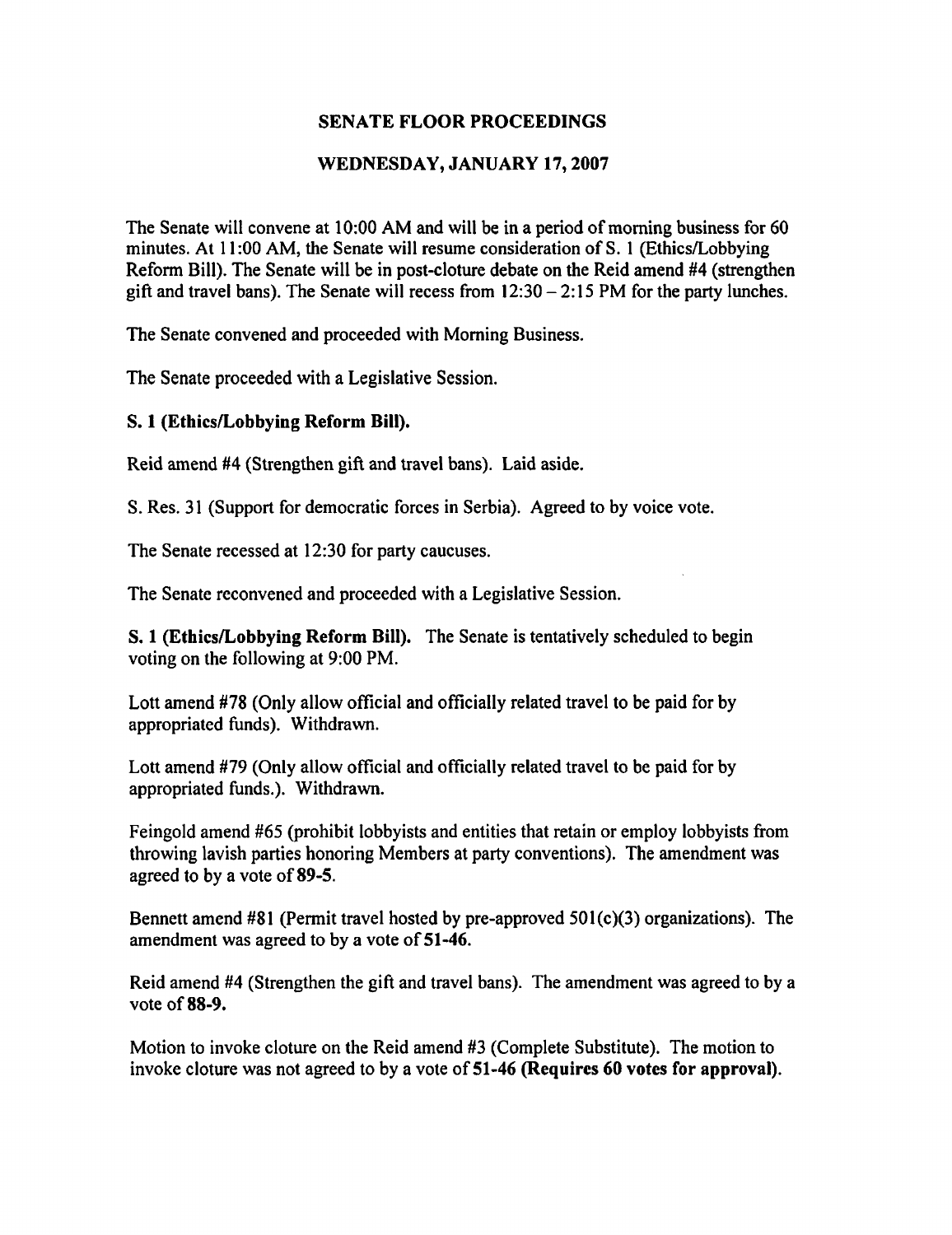**14.** R. 391 (authorize the sec of HUD to insure home equity conversion mortgages). The first reading of the bill was agreed to. The second reading of the bill was objected to.

The Senate will convene at **9:00** AM on Thursday, January 18,2007. There will be a period of morning business for 2 hours.

The Senate adjourned at **1053** PM.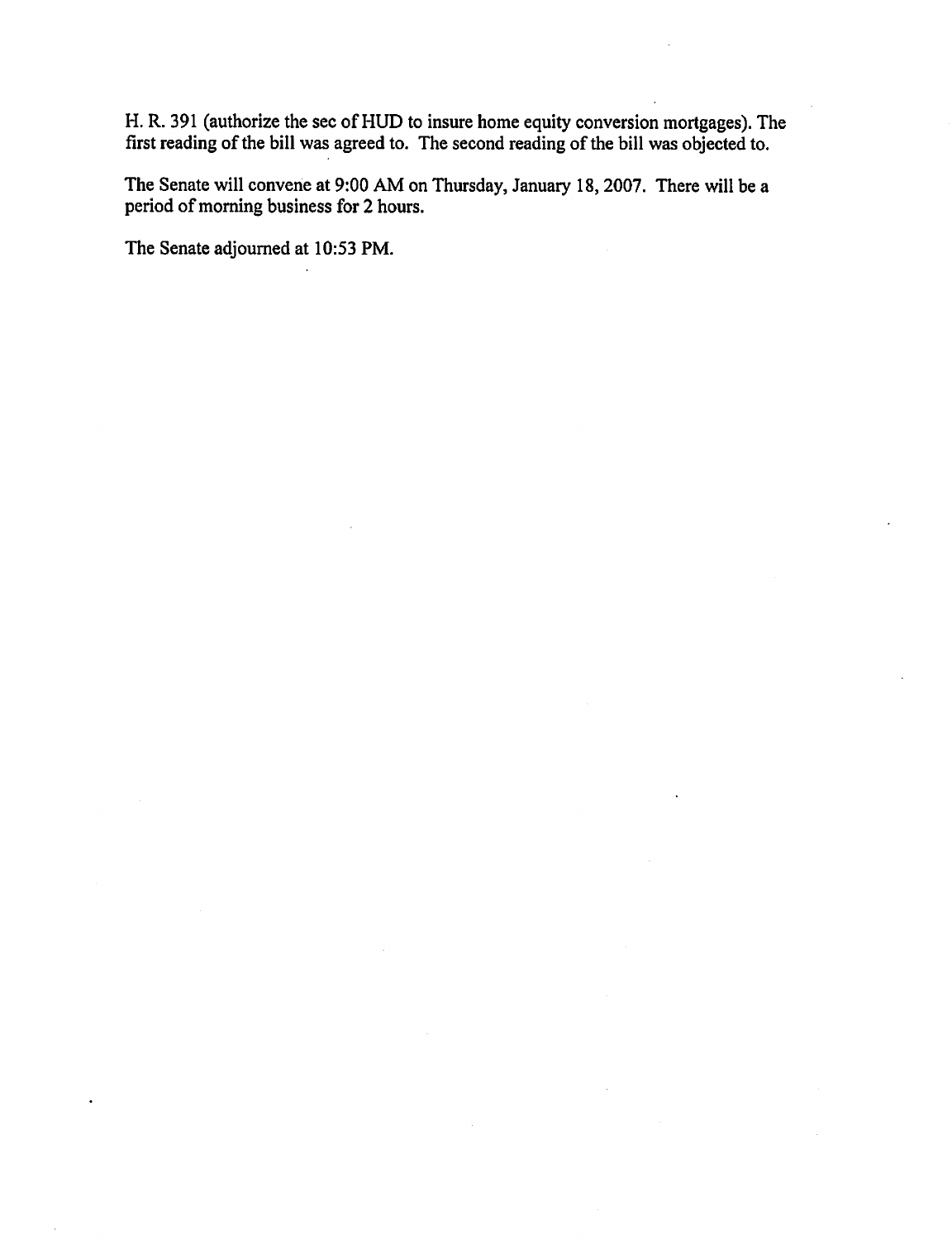#### **TUESDAY, JANUARY 15,2007**

The Senate will convene at 10:OO AM on Tuesday, January 16,2007. There will be a period of Morning Business until 1 :00 PM. The Senate will then resume consideration of S. 1 (Ethics/Lobbying Reform Bill). At 5:30 PM on Tuesday, the Senate will proceed to a vote on the Durbin **2nd** degree amend **#44** to the DeMint amend #11 (Strengthen earmark reform) followed by a vote on the DeMint amend #I1 (Strengthen the earmark reform). There will then be a third vote on the motion to invoke cloture on DeMint amend #14 (Protect individuals from having their money involuntarily collected and used for lobbying by a labor organization). However, if Sen. Durbin's second degree amendment is not modified to Sen. DeMint's satisfaction, the votes on the Durbin amendment #44 and its underlying DeMint amendment #11 will be vitiated

#### **Policy caucuses for both the Democrats and the Republicans will occur on Wednesday, Jan. 17,2007**

The Senate convened and proceeded with Morning Business.

The Senate proceeded with a Legislative Session.

#### **S. 1 (Ethics/Lobbying Reform Bill).**

Sanders amend #57 (Require a report by the Commission to Strengthen Confidence in Congress regarding political contributions before and after the enactment of certain laws). Laid aside.

Coburn amend #59 (Disclosure of lobbyist gifts and travel instead of banning them as them). Laid aside.

Coleman amend #39 (Require a publicly available website be established in Congress to allow the public access to records of reported congressional oficial travel). Laid aside.

Feinstein amend #70 (Prohibit an earmark from being included in the classified portion of a report accompanying a measure unless the measure includes a general program description, finding level and the name of the sponsor). Agreed to by voice vote.

The following amendments were called up en bloc:

Feingold amend #63 (increase the cooling off period for senior staff to 2 years and to prohibit former Members of Congress from engaging in lobbying activities in addition to lobbying contacts during their cooling off period). Laid aside.

Feingold amend #64 (prohibit lobbyists and entities that retain or employ lobbyists from throwing lavish parties honoring Members at party conventions). Laid aside.

Feingold amend #76 (clarify certain aspects of the lobbyist contribution reporting division). Laid aside.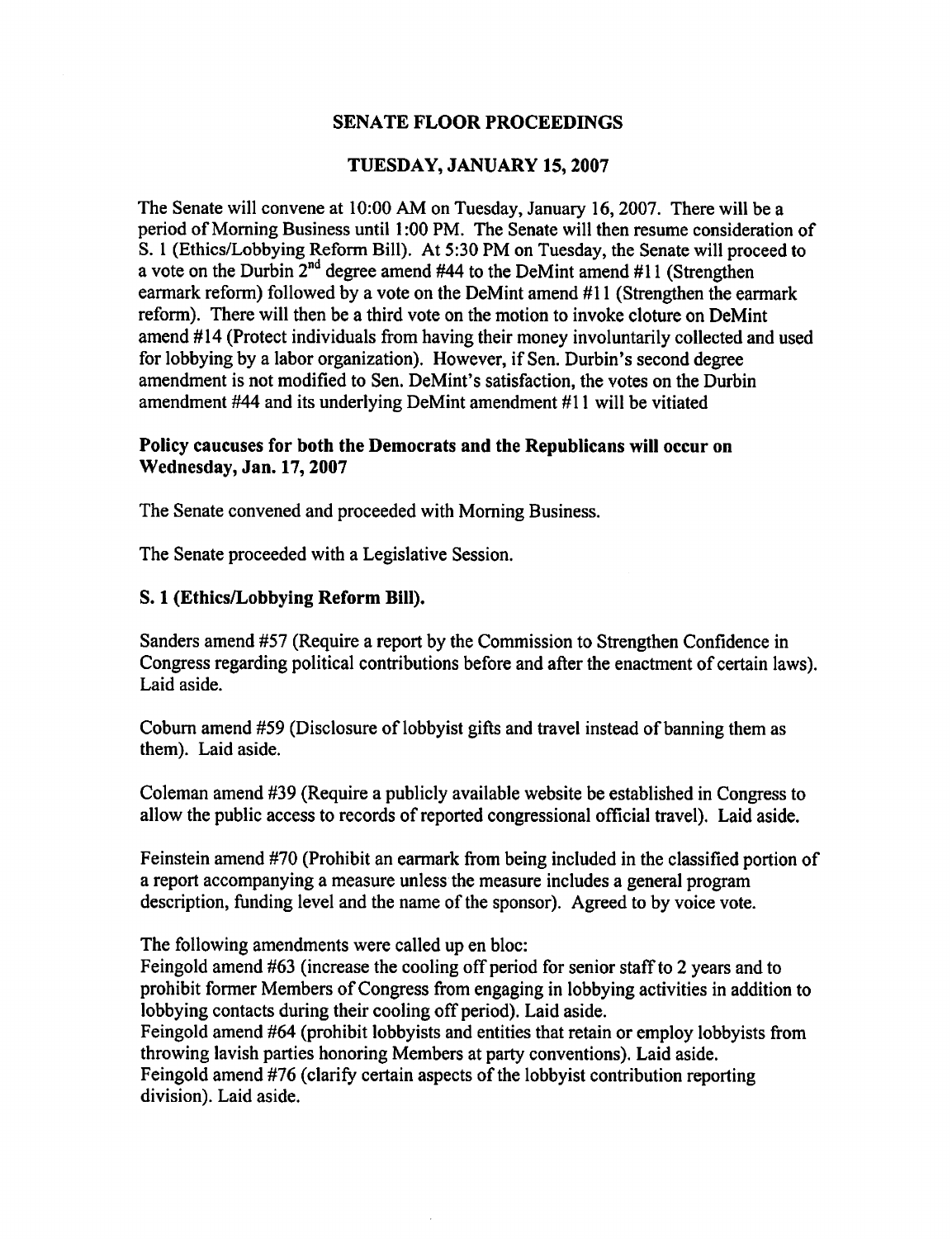Feingold  $2^{nd}$  degree amend #65 ((prohibit lobbyists and entities that retain or employ lobbyists from throwing lavish parties honoring Members at party conventions) to Reid amend **#4** (strengthen gift and travel bans). Laid aside.

The following amendments were withdrawn en bloc:

Feingold amend #32 (To increase the cooling off period for senior staff to 2 years and to prohibit former Members of Congress from engaging in lobbying activities in addition to lobbying contacts during their cooling off period). Withdrawn.

Feingold amend #54 (To prohibit lobbyists and entities that retain or employ lobbyists from throwing lavish parties honoring Members at party conventions). Withdrawn.

The following amendments were called up en bloc:

Lott  $2<sup>nd</sup>$  degree amend #78 (only allow official and unofficially related travel to be paid for by appropriated finds) to Reid amend #4 (strengthen gift and travel bans). Laid aside.

Lott  $2^{nd}$  degree amend #79 (technical correction) to Lott  $2^{nd}$  degree amend #78 (only allow official and unofficially related to be paid for by appropriated funds) to Reid amend #4 (strengthen gift and travel bans). Laid aside.

Bennett  $2<sup>nd</sup>$  degree amend #81 (permit travel hosted by pre-approval 501 (c) (3) organizations) as modified to Reid amend #4 (strengthen gift and travel bans). Laid aside.

Obama amend #41 (require lobbyists to disclose the candidates, leadership PACs or political parties for whom they collect or arrange contributions). Laid aside.

Nelson amend **#7** 1 (extend the laws and rules passed in this bill to the executive and judicial branches of government). Laid aside.

Durbin 2nd degree amend **#44** (strengthen earmark reform) to the DeMint amend #11 (Strengthen earmark reform). Yeas and nays ordered. The amendment was agreed to by a vote of **98-0.** 

DeMint amend #11 (Strengthen earmark reform) as modified. Yeas and nays ordered. The amendment as modified was agreed to by a vote of **98-0.** 

Motion to invoke cloture on Reid amend #4 (strengthen gift and travel bans). Yeas and nays ordered. Cloture was invoked by a vote of **95-2.** 

S. 287 (prohibit funds for increasing troops in Iraq). Placed on calendar.

The Senate adjourned at 7: 10 PM and will reconvene at 10:OO AM on Wednesday, January 17. The Senate will be in a period of morning business for 60 minutes. At 11:00 AM, the Senate will resume consideration of S. 1 (Ethics/Lobbying Reform Bill). The Senate will be in post-cloture debate on the Reid amend #4 (strengthen gift and travel bans). The Senate will recess from  $12:30 - 2:15$  PM for the party lunches.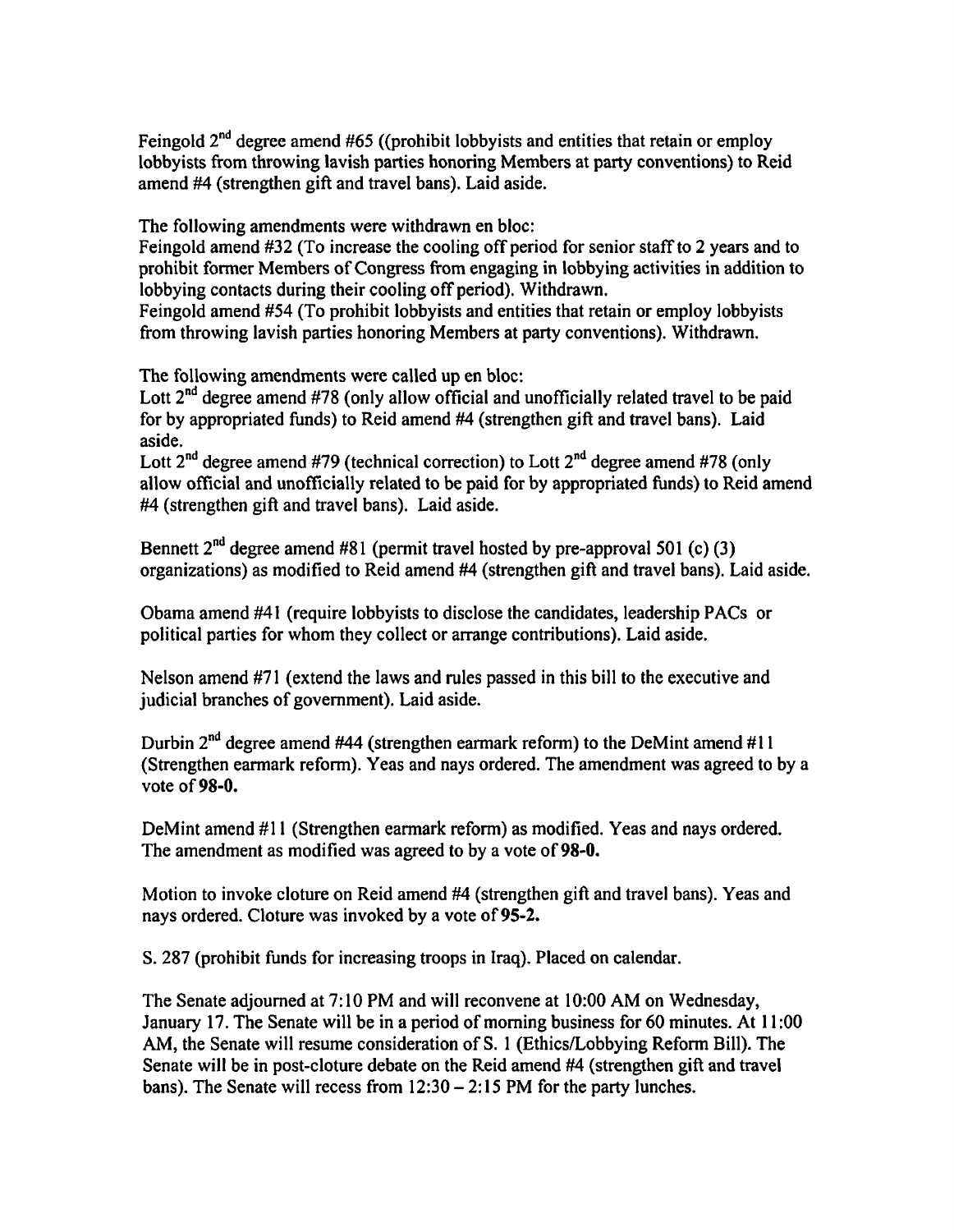## **FRIDAY, JANUARY 12,2007**

The Senate will convene at 9:30 AM and will immediately resume consideration of S. 1 (EthicsILobbying Reform). At 950 AM, there will be **two** votes on the Keny amend # 1 (Congressional pensions) and the Vitter amend # 10 (increase in penalties).

The Senate convened and proceeded with a Legislative Session.

## **S1 (Ethics/Lobbying Reform).**

The following amendments were considered en bloc: Kerry amend #1 (Deny Congressional Pensions to individuals convicted of certain offenses), as modified. Vitter amend #10 (Increase in penalties).

Laid aside.

The following amendments were considered en bloc:

Feingold amend #31 (Prohibiting former Members from engaging in lobbying activities during their cooling off period).

Feingold amend #32 (Increasing the cooling off period for senior staff to 2 years). Feingold amend #33 (Prohibit former Members who are lobbyists fiom special privileges).

Feingold amend #34 (Requires Senate campaigns to file their FEC reports electronically). Laid aside.

Kerry amend #1 (Deny Congressional Pensions to individuals convicted of certain offenses), as modified. Yeas and nays ordered. The amendment was agreed to by a vote of 87-0.

Vitter amend #10 (Increase in penalties). Yeas and nays ordered. The amendment was agreed to by a vote of 81-6.

Reid amend **#4** (Strengthening the gift and travel bans), as modified. Laid aside.

DeMint amend #11 (To strengthen the earmark reform). Laid aside.

Vitter amend **#9** (Prohibiting Members fiom having official contact with a spouse who is a registered lobbyist), as modified. Laid aside.

DeMint amend #11 (To strengthen the earmark reform). Laid aside.

Durbin **2nd** degree amend #44 (Strengthening the earmark reform) to DeMint amend # 1 1 (To strengthen the earmark reform). Laid aside.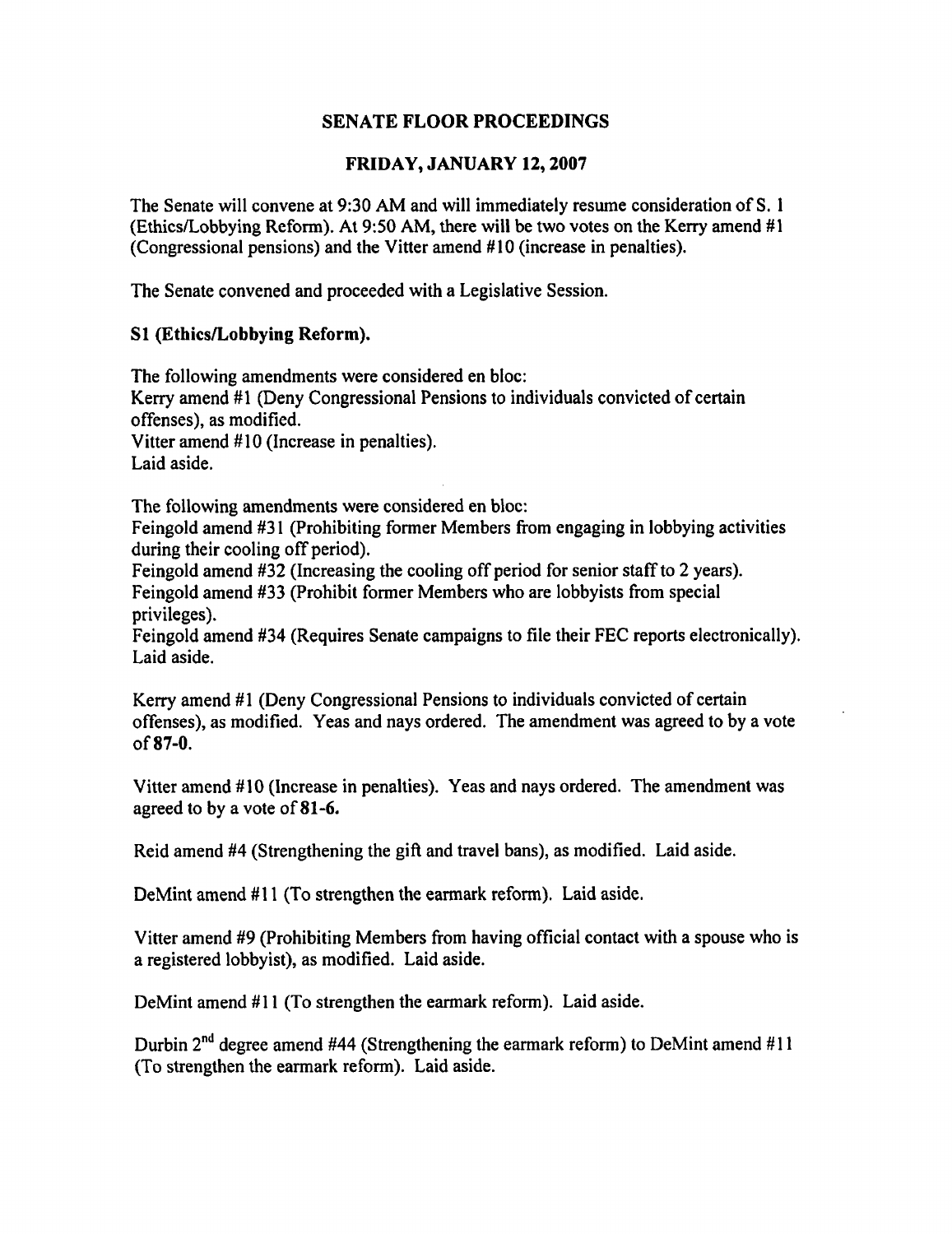Durbin amend **#36** (Requires copies of amendments and motions be provided to the Majority and Minority Leaders prior to debate). Laid aside.

The following amendments were considered en bloc:

Cornyn amend **#45** (Requiring 72 hour public availability of legislative matters before consideration). Laid aside.

Cornyn **2nd** degree **#46** (To deter public corruption) to Leahy amend #2 (Regarding public corruption). Laid aside.

The following amendments were considered en bloc:

Coburn amend **#48** (Require all recipients of Federal earmarks to disclose amounts spent on lobbying and a description of a1 lobbying activities). Laid aside.

Coburn amend **#49** (Require all congressional earmarks requests to be submitted to the appropriate Senate committee on a standardized form). Laid aside.

Coburn amend **#50** (Provide disclosure of lobbyist gifts and travel instead of banning them). Laid aside.

Coburn amend #51 (Prohibit members from requesting earmarks that may financially benefit that member or immediate family member of that member). Laid aside.

Nelson amend **#47** (Help encourage fiscal responsibility in the earmarking process). Laid aside.

Reid amend **#4** (Strengthen the gift and travel bans). Sen. Reid filed a cloture motion on the amendment. Laid aside.

Reid amend **#3** (Substitute Amendment). Sen. Reid filed a cloture motion on the amendment. Laid aside.

Sen. Reid filed a cloture motion on S. 1 (Ethics/Lobbying Reform Bill).

The following amendments were considered en bloc:

Feingold amend **#54** (Prohibit lobbyists and entities that retain or employ lobbyists fiom throwing lavish parties honoring members at party conventions). Laid aside. Lieberman amend **#43** (Require disclosure of earmark lobbying by lobbyists). Laid aside.

Casey amend #56 (Eliminate the K Street Project by prohibiting the wrongful influencing of a private entity's employment decisions or practices in exchange for political access or favors). Laid aside.

H. R. **3** (Stem Cell Research). First reading of the bill was agreed to by voice vote. Further consideration of the bill was objected to.

S. **287** (Sense of the Senate to limit hnds for the escalation of military action in Iraq). First reading of the bill was agreed to. Further consideration of the bill was objected to.

S. Res. **27** 0. Agreed to by voice vote.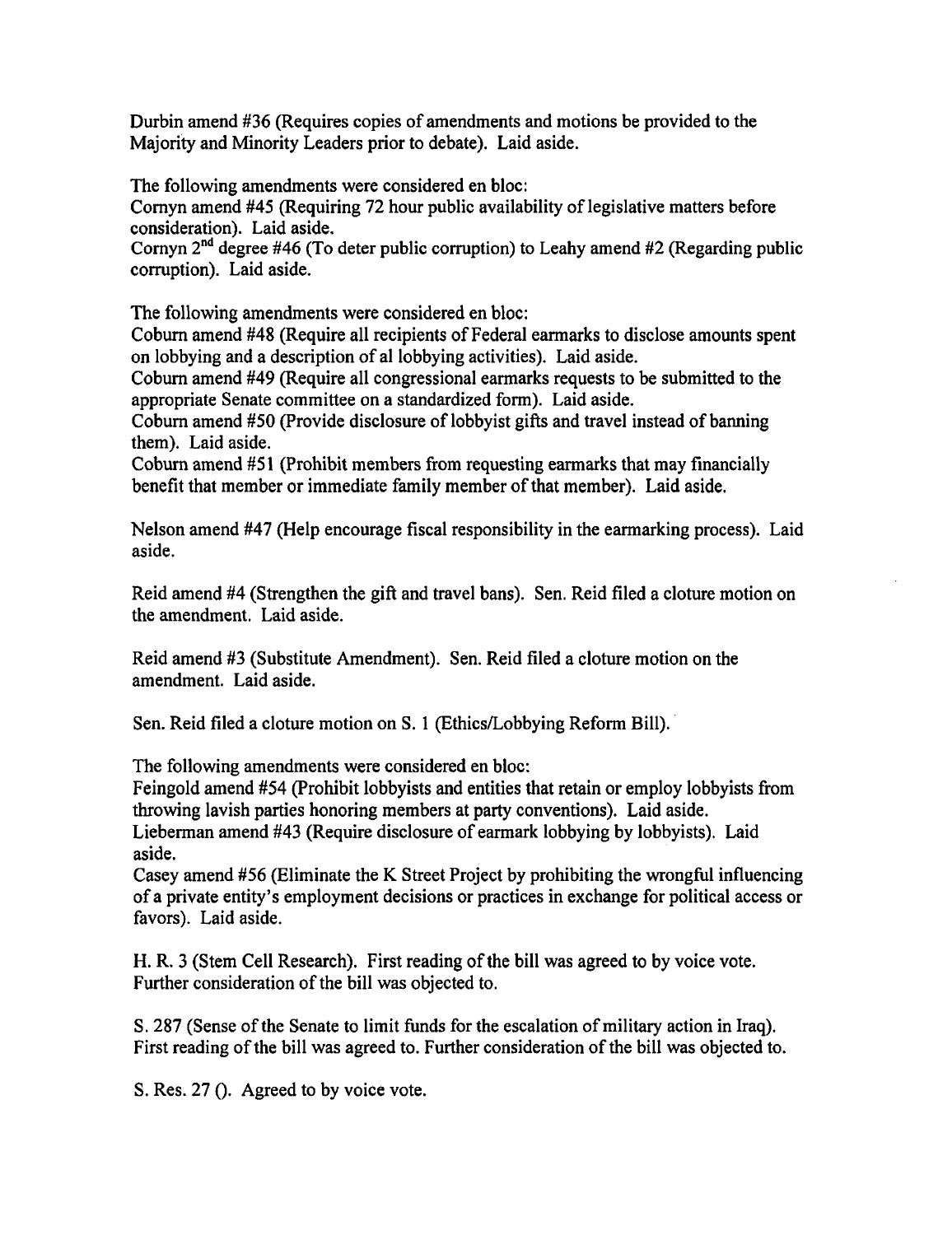S. Res. 28 (). Agreed to by voice vote.

The Senate proceeded with Morning Business.

The Senate will convene at **10:OO** AM on Tuesday, January **16,2007.** There will be a period of Morning Business until 1:00 PM. The Senate will then resume consideration of S. 1 (Ethics/Lobbying Reform Bill). At 5:30 PM on Tuesday, the Senate will proceed to a vote on the Durbin **2nd** degree amend #44 to the DeMint amend **#11** (Strengthen earmark reform) followed by a vote on the DeMint amend **#11** (Strengthen the earmark reform). There will then be a third vote on the motion to invoke cloture on DeMint amend # **14** (Protect individuals from having their money involuntarily collected and used for lobbying by a labor organization). However, if Sen. Durbin's second degree amendment is not modified to Sen. DeMint's satisfaction, the votes on the Durbin amendment #44 and its underlying DeMint amendment #11 will be vitiated

## **Policy caucuses for both the Democrats and the Republicans will occur on Wednesday, Jan. 17,2007**

The Senate adjourned at **3:46** PM.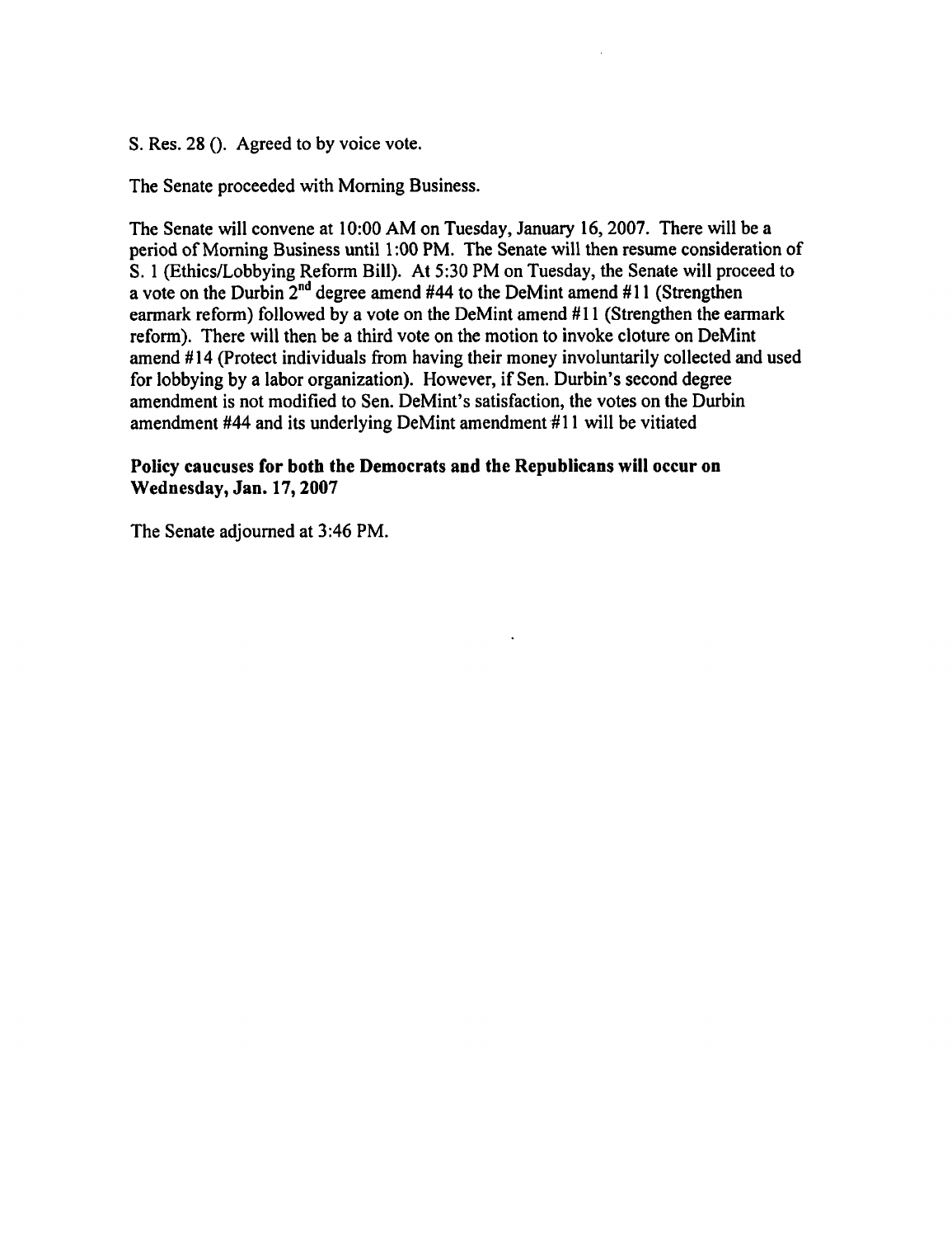## **THURSDAY, JANUARY 11,2007**

The Senate will convene at 9:30 AM and will proceed with one hour and a half of morning business. The Senate will then resume consideration of S. 1 (Ethics/Lobbying Reform). The first vote of Thursday could occur around 12:OO Noon, and votes are also expected in the afternoon.

The Senate convened and proceeded with Morning Business.

S.2 (Amend the Fair Labor Standards Act of 1938 to provide for an increase in the Federal minimum wage). The motion for the second reading was agreed to by voice vote. Further consideration of the bill was objected to. The bill was placed on the calendar.

The Senate proceeded with a Legislative Session.

#### **S. 1 (Ethics/Lobbying Reform).**

Reid amend #3 (Complete Substitute). The amendment is considered as original text for amendment purposes.

DeMint amend #11 (To strengthen the earmark reform). Laid aside.

DeMint amend **#13** (Prevent government shutdowns). Laid aside.

The following amendments were offered en bloc:

Ensign amend #24 (Congressional oversight of spending regarding conferees). Laid aside.

Ensign amend #25 (Department of Defense funding from approps & supplemental approps). Laid aside.

The following amendments were offered en bloc:

Cornyn amend #26 (Requires full separate disclosure of any earmarks). Laid aside. Cornyn amend #27 (Requires 3 calendar days notice in the Senate before proceeding to any matter). Laid aside.

DeMint amend #11 (To strengthen the earmark reform). Coburn motion to table the amendment. Yeas and nays ordered. The motion to table was not agreed to by a vote of **46-51.** 

DeMint amend #13 (Regarding the continuing operations of the Federal government). Dorgan motion that the amendment violates Section #306 of the Congressional Budget Act of 1974. DeMint motion to waive the Budget Act with respect to the amendment. The motion to waive was not agreed to by a vote of **25-72.** The Point of Order was agreed to and the amendment falls.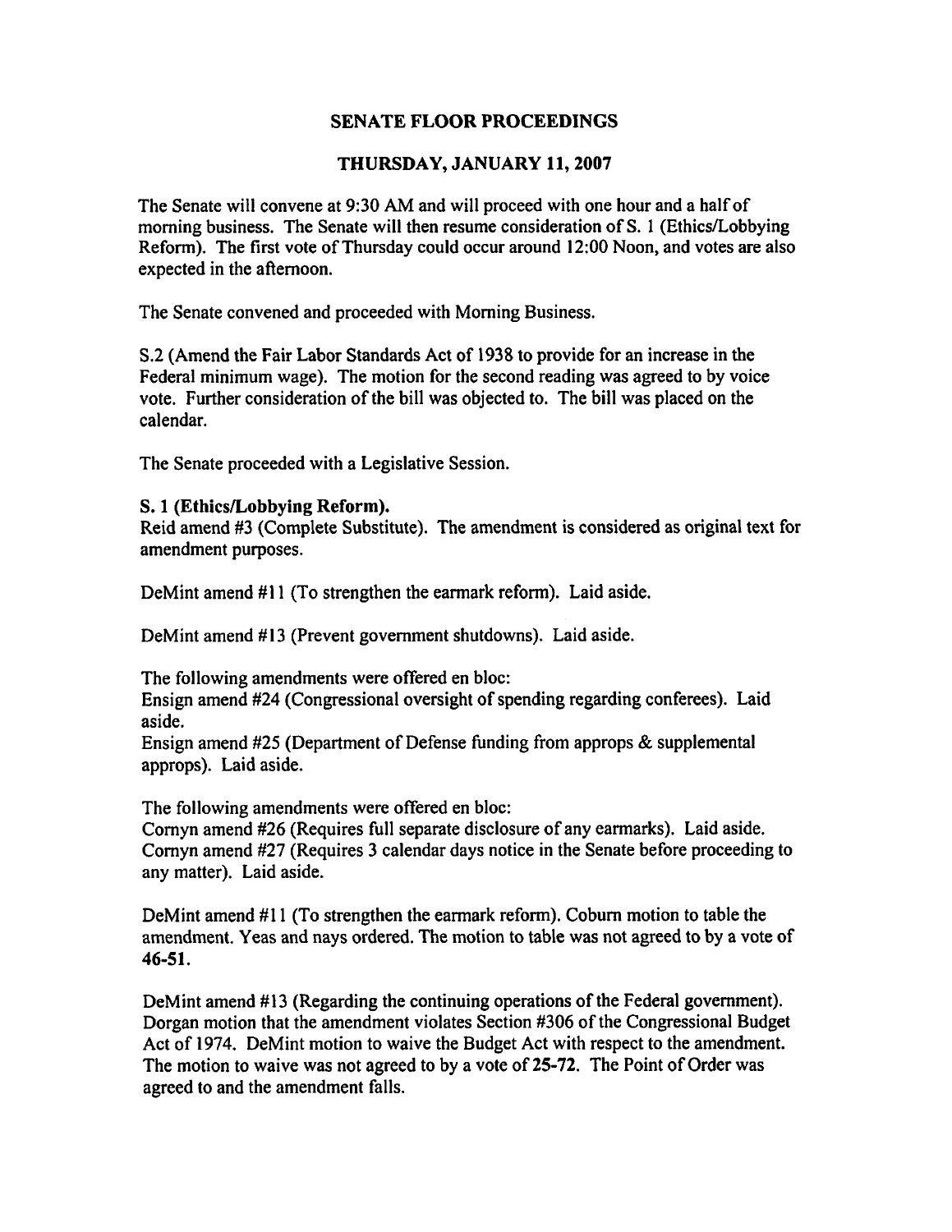DeMint amend **#11** (To strengthen the earmark reform). Motion to agree to the amendment by voice vote was objected to.

The following amendments were considered en bloc: McCain amend **#19** (Include a reporting requirement). Laid aside. McCain amend **#28** (Provide Congressional transparency). Laid aside. McCain amend **#29** (). Laid aside.

Ensign amend **#25** (), as modified. Laid aside.

Vitter amend **#9** (Place certain restriction on the ability of the spouses of Member of Congress to lobby Congress), as modified. Laid aside.

Lieberman amend **#30** (Establish a Senate Office of Public Integrity). Laid aside.

At 4: **15** PM, Sen. Reid made a motion to instruct the Sergeant At Arms to request the attendance of absent Senators. The motion was agreed to by a vote of **89-6.** 

Feinstein amend **#38** (permit attendance meetings with bona fide constituents). Laid aside.

Bennett amend **#20** (strike a provision relating to paid efforts to stimulate grassroots lobbying). Laid aside.

Thune amend #37 (require any recipient of a Federal award to disclose all lobbying and political advocacy). Laid aside.

Stevens amend #40 (permit a limited flight exception for necessary State travel). Laid aside.

Feinstein amend **#38** (permit attendance meetings with bona fide constituents) as modified. The amendment as modified was agreed to by voice vote.

Feinstein amend #42 (prohibit an earmark from being included in the classified portion of a report) as modified. Laid aside.

S. Res. **25** (). Agreed to by voice vote.

S. Res. 26 (Appalachian State Football team). Agreed to by voice vote.

H.R. 3 (Embryonic Stem Cell Research). **2nd** reading.

The Senate will convene until **9:30** AM on Friday, January **12** and will immediately resume consideration of S. 1 (Ethics/Lobbying Reform). At **9:50** AM, there will be two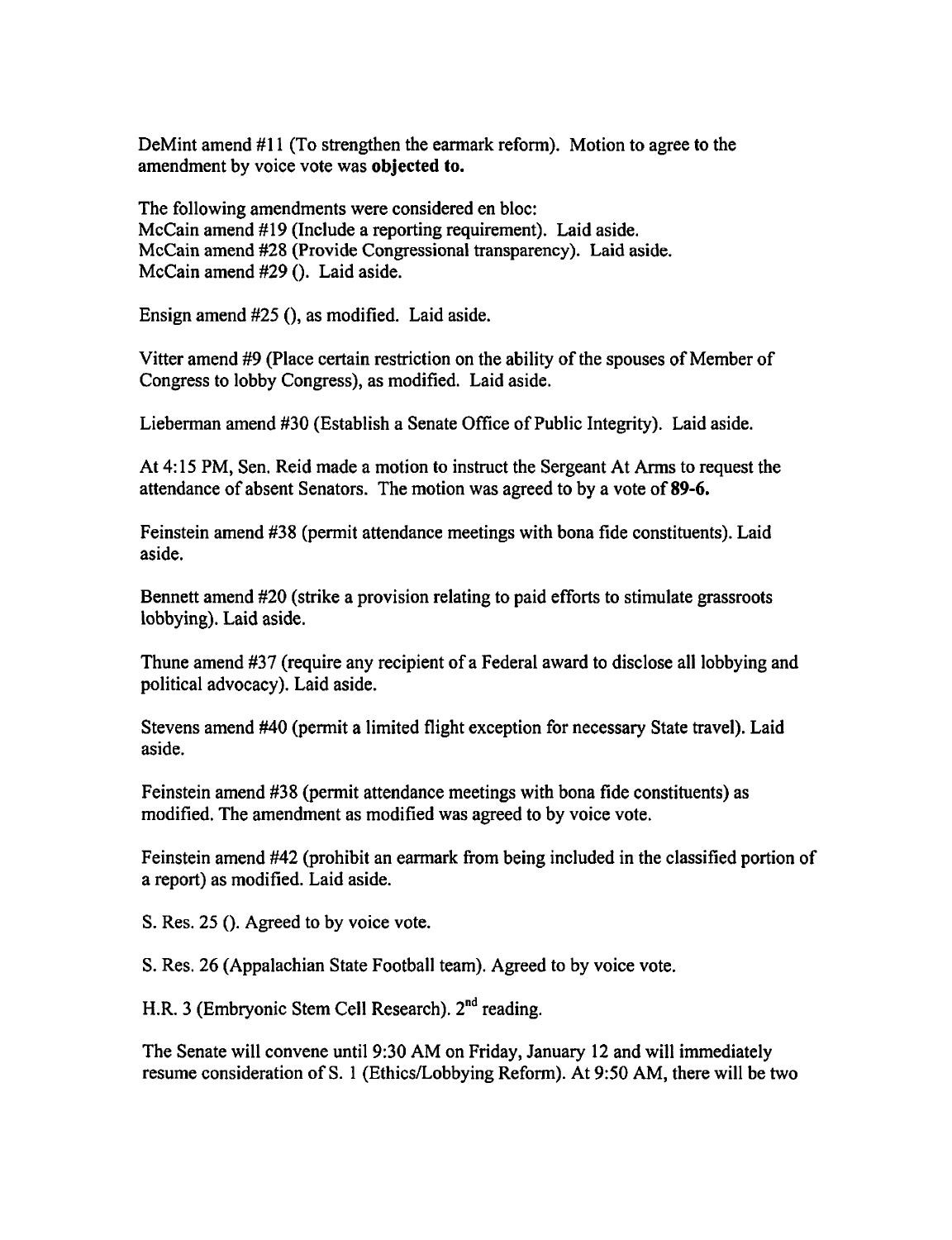**votes on the Kerry amend #1 (Congressional pensions) and the Vitter amend #10 (increase in penalties).** 

**The Senate adjourned at 8:05 PM.** 

 $\sim 10^{11}$  km  $^{-1}$ 

 $\sim 10$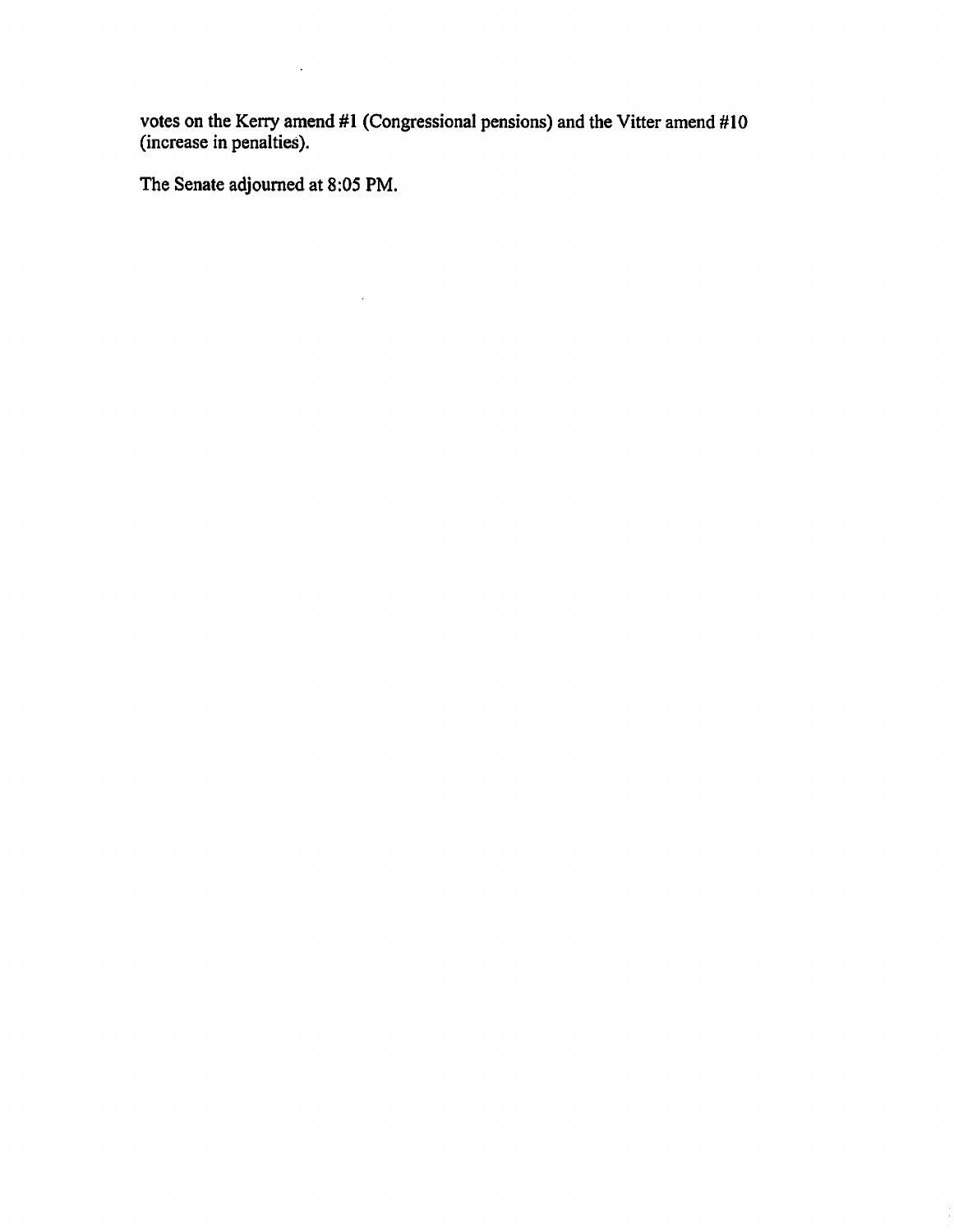### **WEDNESDAY, JANUARY 10,2007**

The Senate will convene at 9:30 AM and will proceed with one hour of morning business. The Senate will then resume consideration of S. 1 (Ethics/Lobbying Reform). Votes are expected throughout the day. Sen. Reid announced that there is a joint dinner with the Supreme Court on Wednesday night and it begins at 6:30 PM.

The Senate convened and proceeded with a period of Morning Business.

The Senate proceeded with a Legislative Session.

#### **S. 1 (Ethics/Lobbying Reform).**

Reid amend #3 (Complete Substitute). The amendment is considered as original text for amendment purposes.

The following amendments were offered en bloc: DeMint amend #11 (To strengthen the earmark reform). Laid aside. DeMint amend #12 (Earmarks added to a conference report). Laid aside. DeMint amend #13 (Prevent government shutdowns). Laid aside. DeMint amend #14 (To protect individuals from having their money involuntarily collected and used for lobbying by a labor organization). Laid aside.

Vitter amend #9 (To place certain restrictions of the ability of the spouses of Members of Congress to lobby Congress). Laid aside.

Vitter amend #10 (To increase the penalty for failure to comply with lobbying disclosure requirements). Laid aside.

**Vitter amend #7** (Establish criminal penalties for knowingly and willfully falsifying information required to be reported under the Ethics in Government Act of 1978). Yeas and nays ordered. The amendment is agreed to by a vote of **93-2.** 

Vitter amend #10 (To increase the penalty for failure to comply with lobbying disclosure requirements). Laid aside.

Salazar amend #15 (Require Senate committees and subcommittees to make available by the Internet a video recording, audio recording, or transcript of any meeting not later than 14 days after the meeting occurs). Laid aside.

Leahy amend **#2** (Give investigators and prosecutors the tools they need to combat public corruption). Laid aside.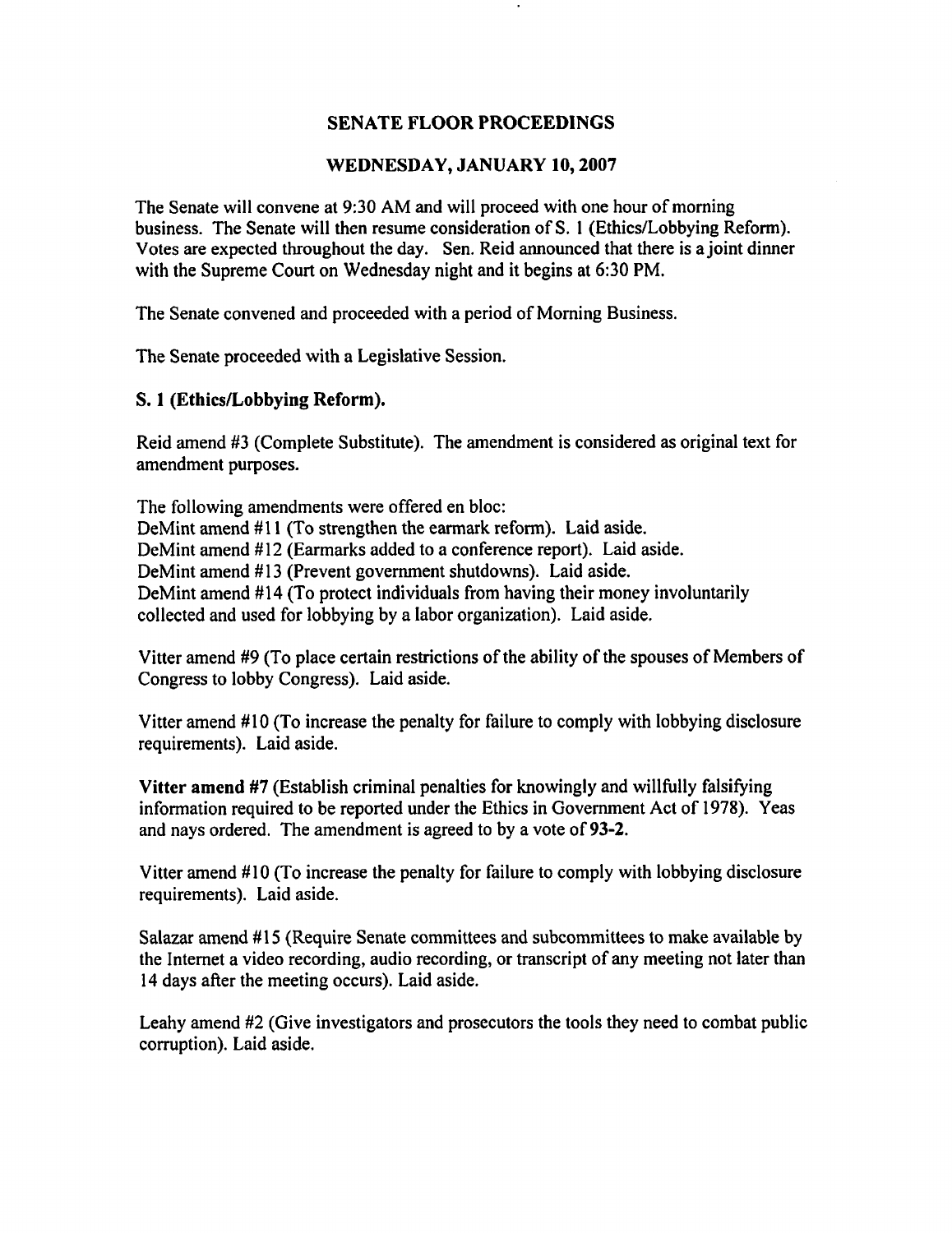Stevens amend 2<sup>nd</sup> degree amend #16 (Permit certain travel within State) to Reid amend #4 (Strengthen the gift and travel bans). Laid aside.

Gregg amend #17 (To establish a legislative line item veto). Laid aside.

**Vitter amend #5** (To modify the application of the Federal Election Campaign Act of 1971 to Indian tribes). **Feinstein motion to table,** Yeas and nays ordered. The motion to table carries by a vote of **56-40.** Laid aside.

**Vitter amend #6** (Prohibit authorized committees and leadership PACs from employing the spouse or immediate family members of any candidate or Federal office holder connected to the committee). **Feinstein motion to table.** Yeas and nays ordered. The motion to table carries by a vote of **54-41-1 present.** Laid aside.

Stevens amend 2nd degree amend #16 (Permit certain travel within State) to Reid amend #4 (Strengthen the gift and travel bans) **withdrawn,** 

Gregg amend #17 (To establish a legislative line item veto). Laid aside.

Salazar amend **4415,** as modified (Require Senate committees and subcommittees to make available by the Internet a video recording, audio recording, or transcript of any meeting not later than 14 days after the meeting occurs). Agreed to by voice vote.

H.R. 2 (Increases the Federal Minimum Wage). Read first time, Second reading was objected to and laid aside.

The Senate will convene at 9:30 AM on Thursday, January 11, 2007. The Senate will proceed with one hour and a half of morning business. The Senate will then resume consideration of S. 1 (Ethics/Lobbying Reform). The first vote of Thursday could occur around 12:OO Noon, and votes are also expected in the afternoon.

The Senate adjourned at 6:07 PM.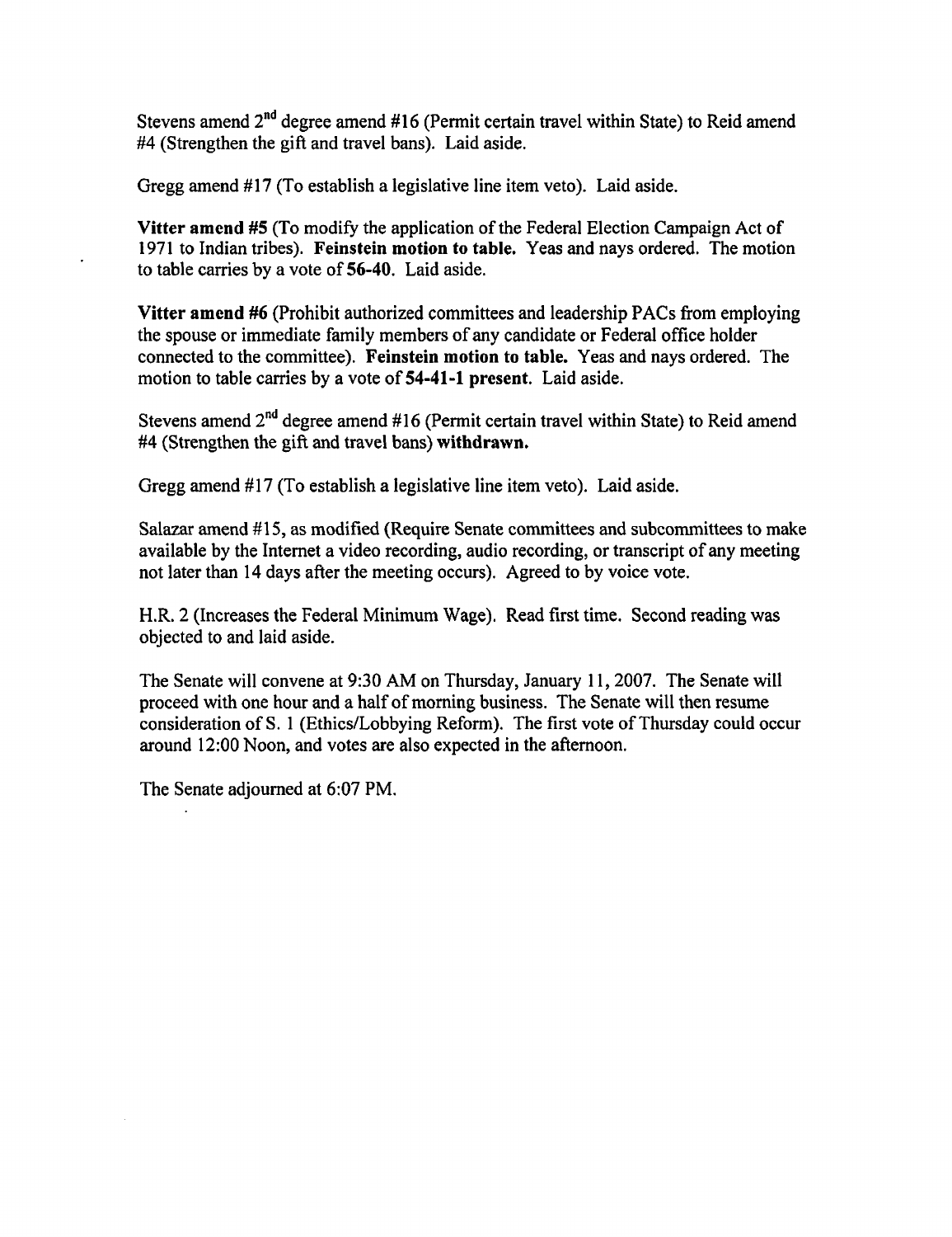#### **TUESDAY, JANUARY 9,2007**

The Senate will convene at 10:OO AM and will be in a period of morning business. At 11:00 AM, the Senate will proceed to S. 1 (Ethics/Lobbying Reform). The Senate will recess from 12:30 to 2:15 PM for the party lunches.

The Senate convened and proceeded with Morning Business.

The Senate proceeded with a Legislative Session.

#### **S. 1 (Ethics/Lobbying Reform).**

At 12:30, the Senate recessed for party caucuses.

The Senate reconvened and proceeded with a Legislative Session.

#### **S. 1 (EthicsLobbying Reform).**

Reid amend #3 (Complete Substitute). The amendment is considered as original text for amendment purposes.

Reid amend #4 (To strengthen the gift and travel bans). Laid aside.

Vitter amend **#5** (To modify the application of the Federal Election Campaign Act of 1971 to Indian tribes). Laid aside.

Vitter amend #6 (Prohibit authorized committees and leadership PACs from employing the spouse or immediate family members of any candidate or Federal office holder connected to the committee). Laid aside.

Vitter amend **#7** (Establish criminal penalties for knowingly and willfully falsifying or failing to file or report certain information required to be reported under that act). Laid aside.

The Senate will convene at **9:30** AM on Wednesday, January 10,2007. The Senate will proceed with one hour of morning business. The Senate will then resume consideration of S. 1 (Ethics/Lobbying Reform). Votes are expected throughout the day. Sen. Reid announced that there is a joint dinner with the Supreme Court on Wednesday night and it begins at 6:30 PM.

The Senate adjourned at 7:32 PM.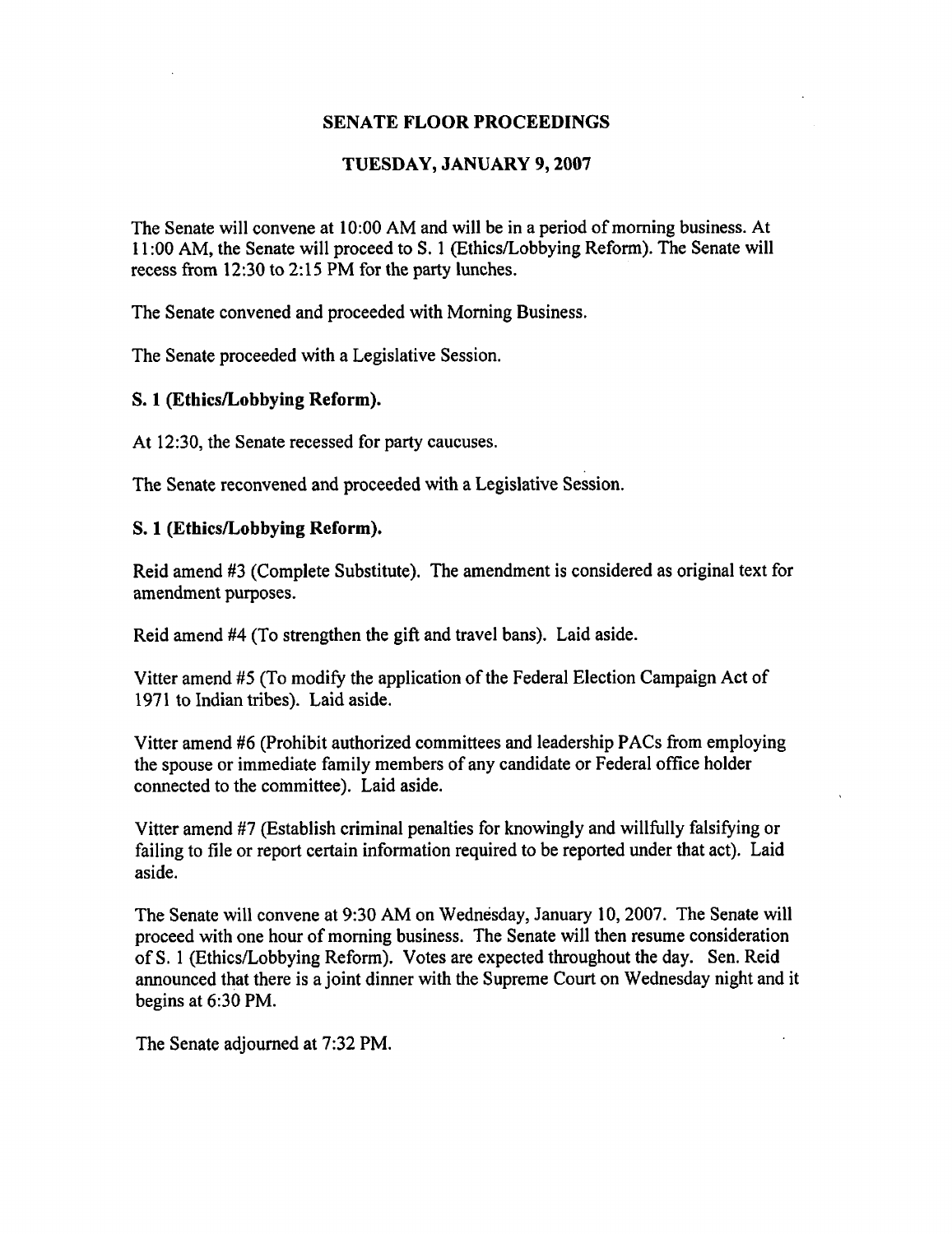#### **MONDAY, JANUARY 8,2007**

The Senate will convene at 11:30 AM. There will be a period for Morning Business for 30 minutes. At 12:OO Noon, the Senate will proceed to the consideration of S. Res. 19 (Celebrating the life of Gerald R. Ford). The Senate will immediately vote on the resolution.

S. Res. 19 (Celebrating the life of Gerald R. Ford) as modified. Yeas and nays ordered. Agreed to by a vote of **88-0.** 

The Senate proceeded with a period of morning business.

S. 197 (Salary adjustment for judges). Agreed to by voice vote.

The following bills were placed on the calendar en bloc:

- S. 2 (Raising the minimum wage).
- S. 5 (Embryonic stem cell research).
- S. 13 (Military Construction Appropriations).

The Senate will convene at 10:OO AM on Tuesday, January 9 and will be in a period of morning business. At 11:OO AM, the Senate will proceed to S. 1 (Ethics/Lobbying Reform). The Senate will recess from 12:30 to 2: 15 PM for the party lunches.

The Senate adjourned at 5:21 PM.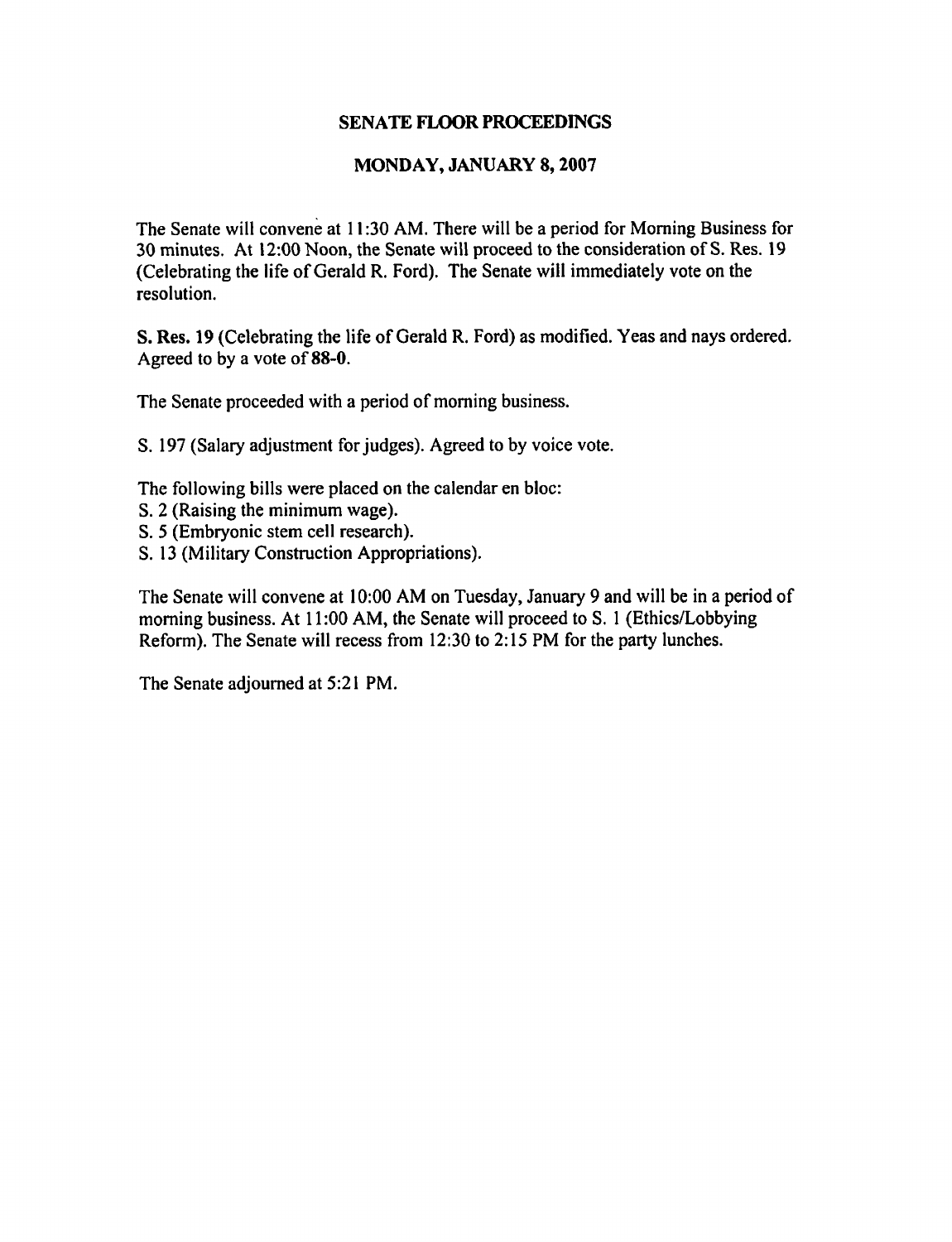## **THURSDAY, JANUARY 4,2007**

At 12 Noon the first session of the  $110<sup>th</sup>$  Congress convenes. Following the swearing-in of Senators, the Senate will proceed with morning business.

S. Res. 1 (Inform the President of the United States that a quorum in each House of Congress is assembled). Agreed to by voice vote.

S. Res. 2 (Inform the House of Representatives that a quorum in the Senate is assembled). Agreed to by voice vote.

S. Res. 3 (Elect Sen. Robert Byrd **(D-WV)** to be Senate President Pro Tempore). Agreed to by voice vote.

S. Res. 4 (Inform President of the United States of the election of the Senate President Pro Tempore). Agreed to by voice vote.

S. Res. 5 (Inform House of Representatives of the election of the Senate President Pro Tempore). Agreed to by voice vote.

S. Res. 6 (Elect Sen. Ted Stevens (R-AK) to be Senate President Pro Tempore Emeritus). Agreed to by voice vote.

S. Res. 7 (Fixing the how of the daily meeting of the Senate). Agreed to by voice vote.

S. Res. 8 (Electing Nancy Erickson to be the Secretary of the Senate). Agreed to by voice vote.

S. Res. 9 (Notify President of the United States of the election of Nancy Erickson to be the Secretary of the Senate). Agreed to by voice vote.

S. Res. 10 (Notify the House of Representatives of the election of Nancy Erickson to be the Secretary of the Senate). Agreed to by voice vote.

S. Res. I 1 (Electing Terrence Gainer to be the Senate Sergeant at Arms and Doorkeeper of the Senate). Agreed to by voice vote.

S. Res. 12 (Notify President of the United States of the election of Terrence Gainer to be the Senate Sergeant at Arms). Agreed to by voice vote.

S. Res, 13 (Notify House of Representatives of the election of Terrence Gainer to be the Senate Sergeant at Arms). Agreed to by voice vote.